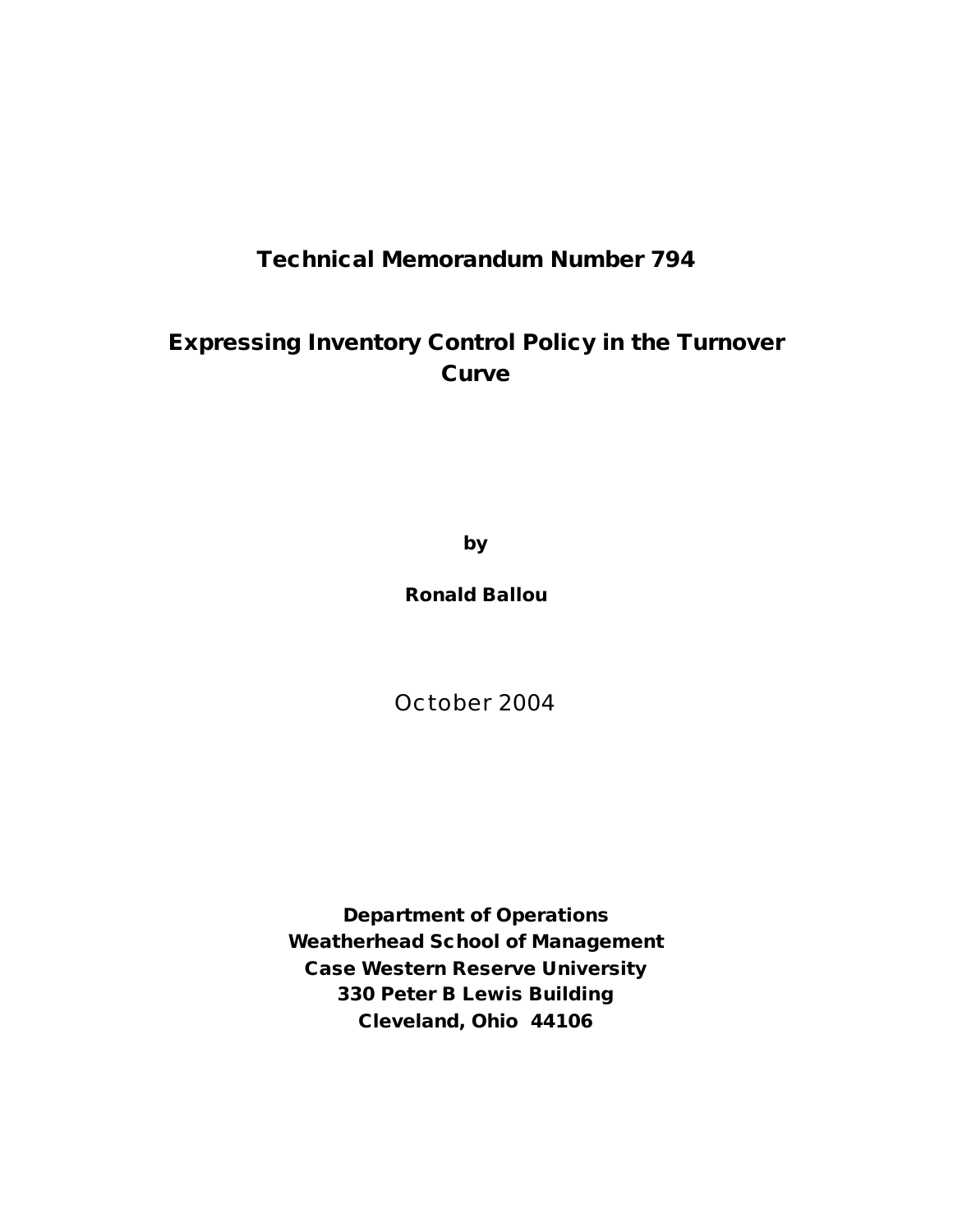## **EXPRESSING INVENTORY CONTROL POLICY IN THE TURNOVER CURVE**

## **ABSTRACT**

Estimation of the inventory level for an entire class of items is a valuable time saver when control of inventories at the aggregate level, rather than the item level, is of interest. Inventory approximation by location, in supply chain network configuration and evaluation of inventory control policy shifts, are two examples of application. In this article, various popular inventory policies are related to a general function known as an inventory turnover curve that expresses inventory levels from the combined demand of multiple items. By knowing some basic item characteristics of representative items in a product class, the type of inventory policy being used, and the current aggregate inventory level, an inventory turnover curve can be constructed. This resulting turnover curve can be used to estimate inventory levels within 4.6%, on the average, of theoretically predicted ones.

#### **INTRODUCTION**

A simple function relating the volume passing through a facility (e.g., warehouse throughput) to the inventory level is used as an integral part of facility location analysis to estimate inventory levels at various stocking points. It allows inventory levels at the facilities to be approximated as customer demand is allocated to them. Once inventory levels are known, inventory carrying costs can be computed and placed in tradeoff with production/purchase; transportation; and facility fixed, handling, and storage costs, the sum of which is to be minimized. The function, called the inventory turnover curve, has the form  $AIL = kV^{\alpha}$ , where *V* is the volume passing through a facility, *k* and  $\alpha$  are constants to be determined from a company's inventory turnover ratios at their stocking points, and *AIL* is the average inventory level at a stocking point.

The function has additional utility as an evaluative tool for inventory policy. It is an expression of a company's inventory policy application and provides a means for comparing performance. That is, various inventory policies can be represented by the turnover curve from which the resulting inventory levels can be compared to existing levels. The magnitude of the differences are determined that can serve as the basis for improvement.

Incomplete data and misapplication of policy can require that the function be established from the nature of the inventory policy itself. This requires that the relationship of inventory policy to the inventory turnover curve be understood. It is the intent of this article to develop the turnover curves resulting from various inventory policies applied under a variety of item characteristics, uncertainty conditions, and fill rates. Thus, by knowing basic information about item cost, demand, lead time, and inventory control methodology, a normative inventory turnover curve can be expressed.

#### **BACKGROUND**

#### **Inventory policy**

Inevitably, product flows in a supply channel simply because product is not available at the time and place desired and must be moved to meet demand. Depending on the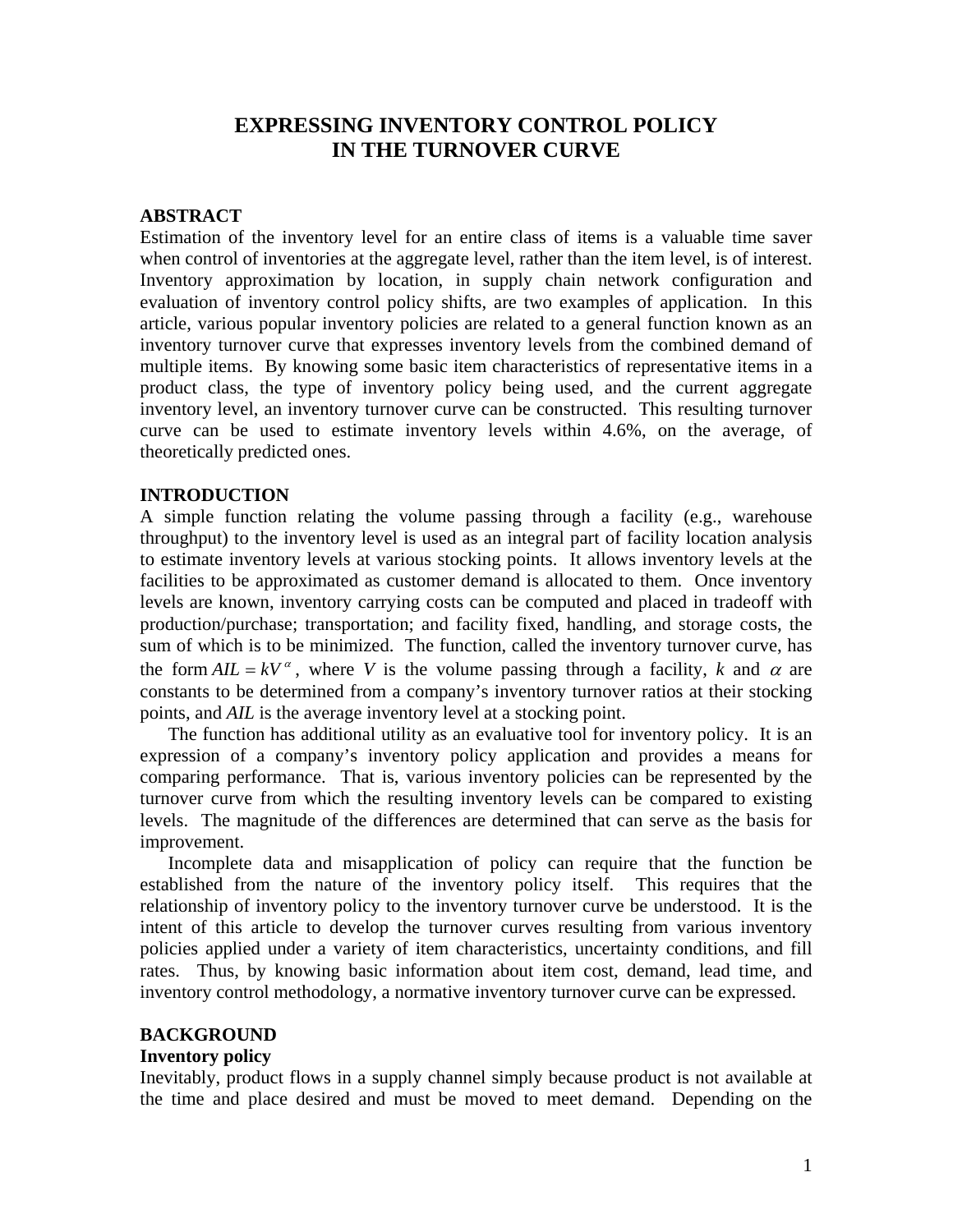strategy that a firm adopts to manage the flows, some inventories will accumulate at various facilities in the channel or in the transportation system. A supply-to-demand, or just-in-time, strategy attempts to avoid inventories by matching supply to demand as demand occurs. On the other hand, a supply-to-stock strategy includes inventories with the objective of balancing them with product availability requirements. It is the control of these planned inventories that is considered in this research.

Planned inventories are controlled in numerous ways. Ford Harris [Harris (1913)] attempted to optimize inventory levels as early as 1913 with the development of the Economic Order Quantity (EOQ) model for determining replenishment order size in perpetual demand inventories. Subsequently, the EOQ became an integral part of reorder point and periodic review inventory control methodologies for controlling the combination of regular and safety stocks when demand and lead time are uncertain. Although demand is assumed constant and perpetual, practical application usually involves forecasting demand with one of the popular forecasting methods, such as exponential smoothing or moving average. The reorder point and periodic review methodologies are well described in most operations, logistics, and supply chain management textbooks; however for reference, they are repeated in the appendix.

Less discussed, but very popular with companies, is the stock-to-demand approach to inventory management, which personally has been observed when collecting data from numerous warehouse location studies. With this method, inventory levels are directly related to the demand forecast. The objective is to maintain inventory items at the level of, for example, 6-weeks demand or of a specific inventory turnover ratio. It is a form of the periodic review method, since inventory levels are examined at specified time intervals, perhaps monthly in conjunction with a forecast, except that replenishment quantities are *not* based on the EOQ and the review period is *not* economically determined and optimized. The method's popularity probably comes from its simplicity of understanding and application. It also is described in the appendix.

These previous methods are "pull" methods, meaning that stocking decisions are made locally to the inventory. In contrast, many companies prefer a "push" methodology. Under the latter, inventory decisions are made at the source point level in the channel based on the demand at more than one downstream stocking location. Stocking quantities shipped to the inventory locations are determined from the combined forecasted demands, the period for replenishment of all stocking points, and product lot sizes or vendor order minimums. Except for demand being forecasted from multiple stocking locations, the "push" method is similar to the stock-to-demand methodology.

As a practical matter, variations of these basic control methods are used. For example, orders from the same source may be composed of multiple product items, order quantities may be determined by vendor deals and quantity discounts, and there may be different policies applied to different stocking locations. Although there may be many possible inventory policies applied to specific situations, the analysis here will be limited to these popular methods for perpetual demand inventories. Just-in-time, or supply-todemand, methods are not considered since their intent is to eliminate inventories rather than manage them. The "pull" methods are more likely to be applied by those members of the supply channel that experience perpetual item demand and regular demand patterns, namely retailers and distributors, but not limited strictly to these.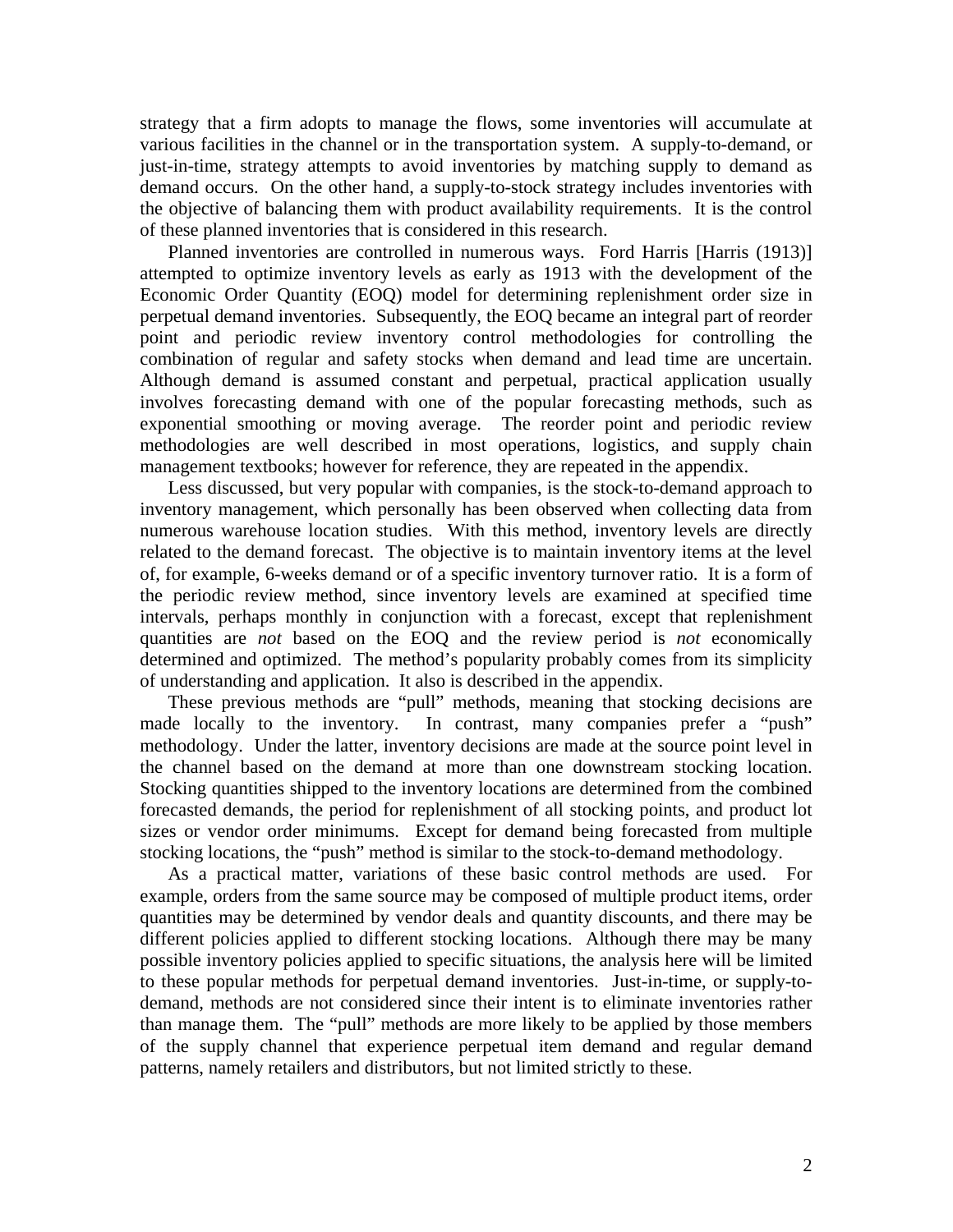The conversion of inventory policy to the inventory turnover curve format is necessary when empirical data do not produce a true representation of a firm's inventory policy, when there is inadequate data to accurately construct the turnover curve, or when a different inventory policy from an exiting one is to be represented for which there are no data. Otherwise, developing the turnover curve directly from empirical data would be reasonable.

#### **The turnover curve**

The inventory turnover curve perhaps finds its greatest usefulness in supply chain network planning, although it is useful for projecting inventory levels of individual items or all items collectively under various inventory policy scenarios. Numerous researchers such as Baumol and Wolfe (1958), Magee et al. (1958), Ballou (1984), Bender (1985), and Ho and Perl (1995), Shapiro (2001), and Daskin et al. (2002) recognized that inventory costs should be an integral part of location analysis because inventory levels change with the number of facilities and the demand allocated to them. A major problem with including inventory cost directly in location analysis rather than adding it after a solution is found is that inventories are *temporally* oriented whereas location is *spatially* oriented [Heskett (1966)]. It is difficult to merge the two into a single analysis because of the dimensional dissimilarities. However in location analysis, it is possible to estimate inventory levels in the aggregate by approximating them from facility throughput rather than through more traditional approaches involving lead times, demand levels, and relevant inventory costs. The inventory turnover curve serves the purpose, although others have used the square root law that associates inventory levels with the number of stocking points in a distribution network. The turnover curve is preferred because it combines both cycle and safety stock, and if applied to empirical inventory data, no assumption needs to be made about the underlying control policy. The development and application of the turnover curve has been described on several occasions [Ballou (1981), (2000)].

This different approach involving the square-root law relates system inventory levels to the number of facilities in the network. The basic relationship can be expressed as

$$
AIL_1 = AIL_iN^{\alpha} \tag{1}
$$

where

 $AIL_1$  = the amount of inventory to stock, if consolidated into one location,  $AIL_i$  = the average amount of inventory in each of *N* locations,  $N =$  the number of stocking locations, and  $\alpha = 0.5$ .

This equation can be converted to a throughput relationship by recognizing that *N* may be estimated from  $N = V/v_i$ , where V is the total volume passing through the system of stocking points and  $v_i$  is the average volume through a single facility. As stated, this relationship has several limitations not inherent in the inventory turnover curve. First, it is assumed that the throughput is the same for all stocking points. Second, it is constructed from an EOQ-based inventory policy. Third, demand variance/forecast errors are the same and independent among stocking points; however, the utility of the formulation has been extended by empirically determining  $\alpha$  [Bender 1985)]. Based on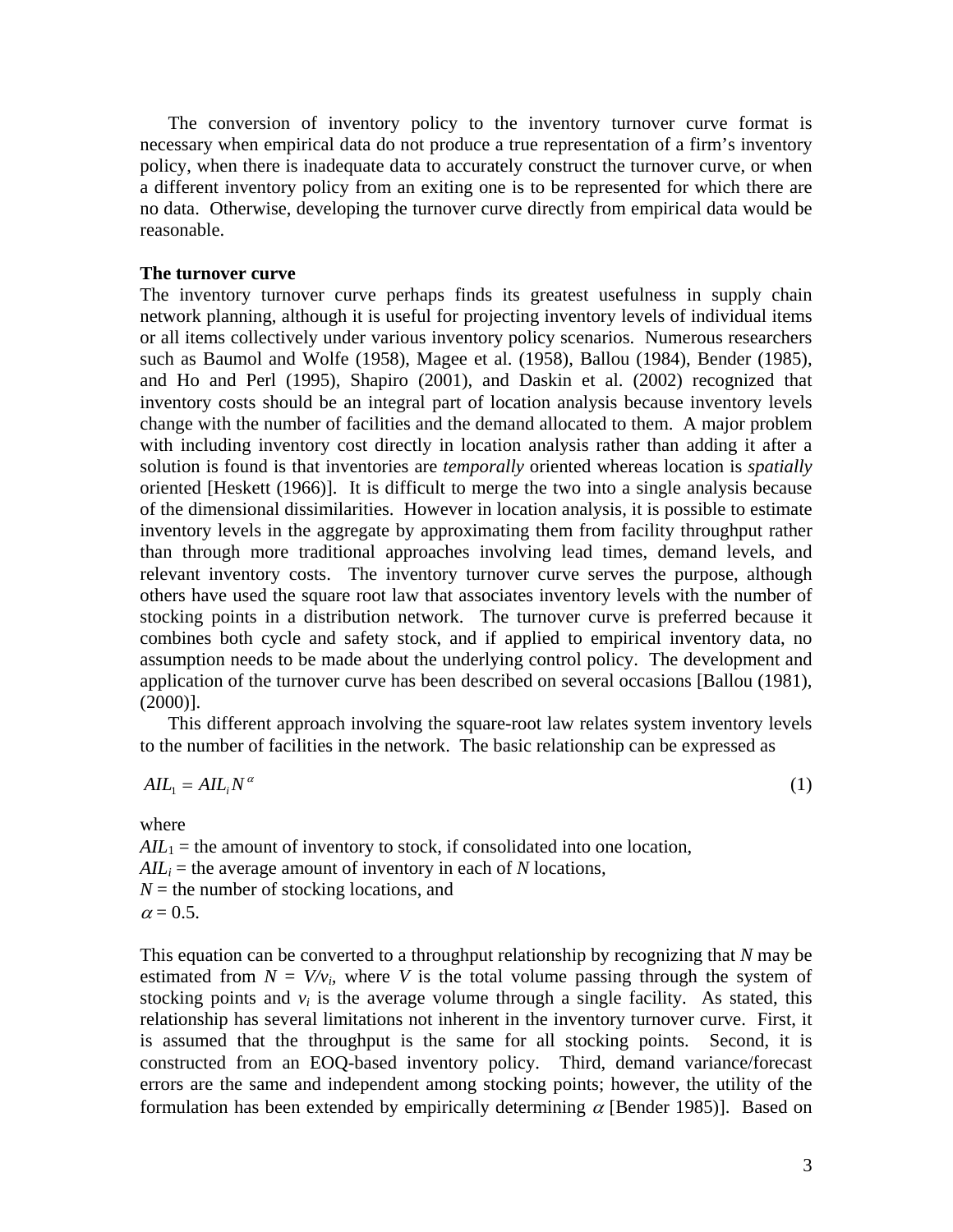practice, Bender's suggestion is for  $\alpha$  to be between 0.4 and 0.6. Varying  $\alpha$  allows for some safety stock or the effect of inventory control methods other than EOQ-based ones, although there was no attempt to relate the value of  $\alpha$  to either of these.

The turnover curve concept can be used to estimate inventory levels at a single location as well. Although the turnover curve can be determined for a single inventoried item, it is perhaps most useful for estimating inventories in the aggregate, i.e., a collection of multiple items. By establishing the turnover curve for a group of items, it is then possible to project the effect of policy changes on overall inventory levels. Top managers are concerned with the overall investment in inventories, and network planning involves the location of broad classes of inventoried items.

## **METHODOLOGY**

The process to establish the turnover curve is to relate the shape factor  $\alpha$  to the type of inventory policy used to control inventory levels. Then, once  $\alpha$  is known, the curve can be fitted to the known inventory level for a particular group of inventoried items. What is not known is how the shape factor relates to inventory policy. Therefore, one of the objectives of this research is to determine the relationship. The shape factor is found for the three popular inventory control policies outlined in the appendix. Specifically, the policies to be evaluated are:

## **Reorder point (ROP)**

- Order quantities optimally determined
- Specified order quantities

## **Periodic review (PR)**

- Review time optimally determined
- Specified review times

## **Stock-to-demand (STD)**

- Pull
- Push

These policies were selected because they are the ones most frequently described in the literature and observed in practice for perpetual demand patterns that are projected in the short run from historical time series.

Each inventory control policy was evaluated under a variety of inventory situations. These were:

- Items of varying values
- Perpetual demand with varying coefficients of variation
- Lead times of various lengths
- Customer service represented with various item fill rates
- Multiple items managed simultaneously within the same fill rate

A Monte Carlo type computer simulation was used to accurately establish the inventory levels that occur under various fill rates, cost, and demand-lead time conditions. Using simulation is especially appropriate as a research methodology (compared with calculating the inventory levels from theoretical formulations) because fill rates and, in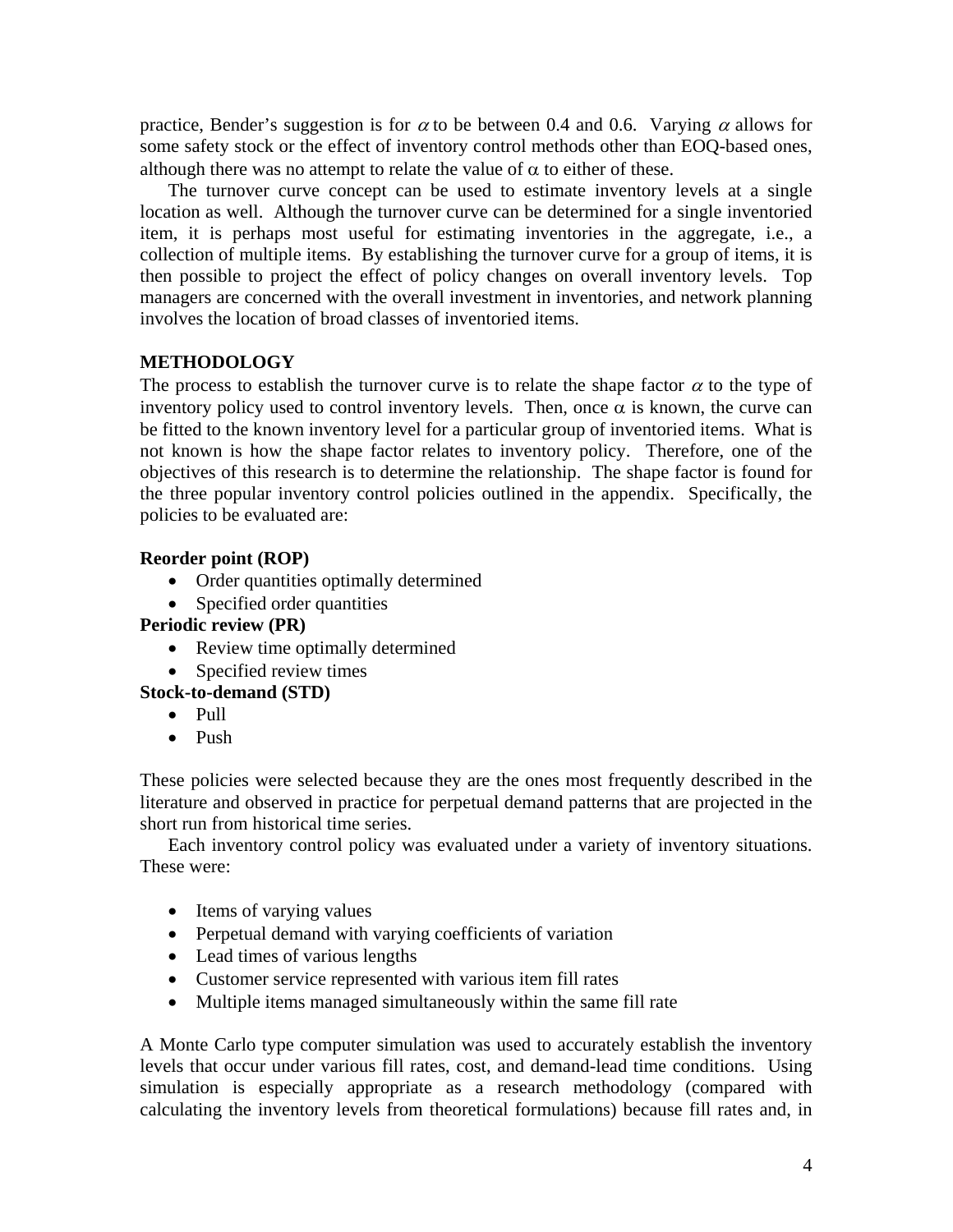some cases safety stocks, can only be determined approximately through calculation. Simulation allows the action of an inventory policy to mimic, over time, actual inventory performance. The simulator used was SCSIM in the LOGWARE supplement to Ballou (2004) for a single supply chain echelon.

Simulation is an experimental methodology whereby complex problems, such as the inventory policies described previously, cannot be solved accurately using analytical techniques, usually because of the limiting assumptions required to achieve an analytical solution. When the problem contains probabilistic elements, such as random demand and lead times as in this case, random numbers and probability distributions are used to create a trial, which represents a specific level of demand on a given day or the lead time for a particular replenishment order. A trial is a specific outcome, which is an inventory level in our case. Multiple trials are averaged to generalize the outcomes, and the variation from multiple trials is expressed statistically. If different random numbers cause a substantial difference in the outcomes, repeating the simulation a large number of times may be needed to assure results that can be generalized. Determining the correct probability distributions and the often lengthy time required for building a simulation model can be a disadvantage. If the simulation closely mimics the problem in practice, testing various scenarios with a simulation can be a real economic advantage, since testing the scenarios under actual conditions that interrupt on-going operations can be avoided.

Each of the noted inventory policies were simulated using one-day increments for a period of 10 years. Demand was randomly generated from normal distributions for a single-location inventory. A variety of seed numbers used to initiate the simulation processes were tested to see if outcomes changed significantly due to the number selected. Although the outcomes generally changed little (less than 1%) when using different seed numbers, there was some increased variability in the outcomes from seed numbers as lead times increased, but this may not be statistically significant. Since the results were consistent for a given seed number and the variation in outcomes was not great, the same seed number was used throughout the study. Various run lengths were tested so as to ensure stable results. The first two simulated years were omitted from the results to eliminate start up aberrations in the simulation process; then, the results for years 3 through 10 were averaged. Run lengths beyond a 10-year simulated period made no significant difference in the results. A base case for item characteristics, demand, lead time, forecast smoothing constant, fill rate, and inventory related costs was established from which changes were made for testing purposes. This base case is outlined as follows:

**Item value**  $(C)$ : \$3 per unit **Procurement cost** (*S*): \$50 per order **Inventory carrying cost** (*I*): 25% per year of item value **Item demand** (*d*): 100 units per day **Demand variability**  $(s_d)$ : 10 units per day **Lead time** (*L*): 1 day order filling and 4 days in transit **Item fill rate**: 99% **Forecasting method**: Simple exponential smoothing with a smoothing constant of 0.2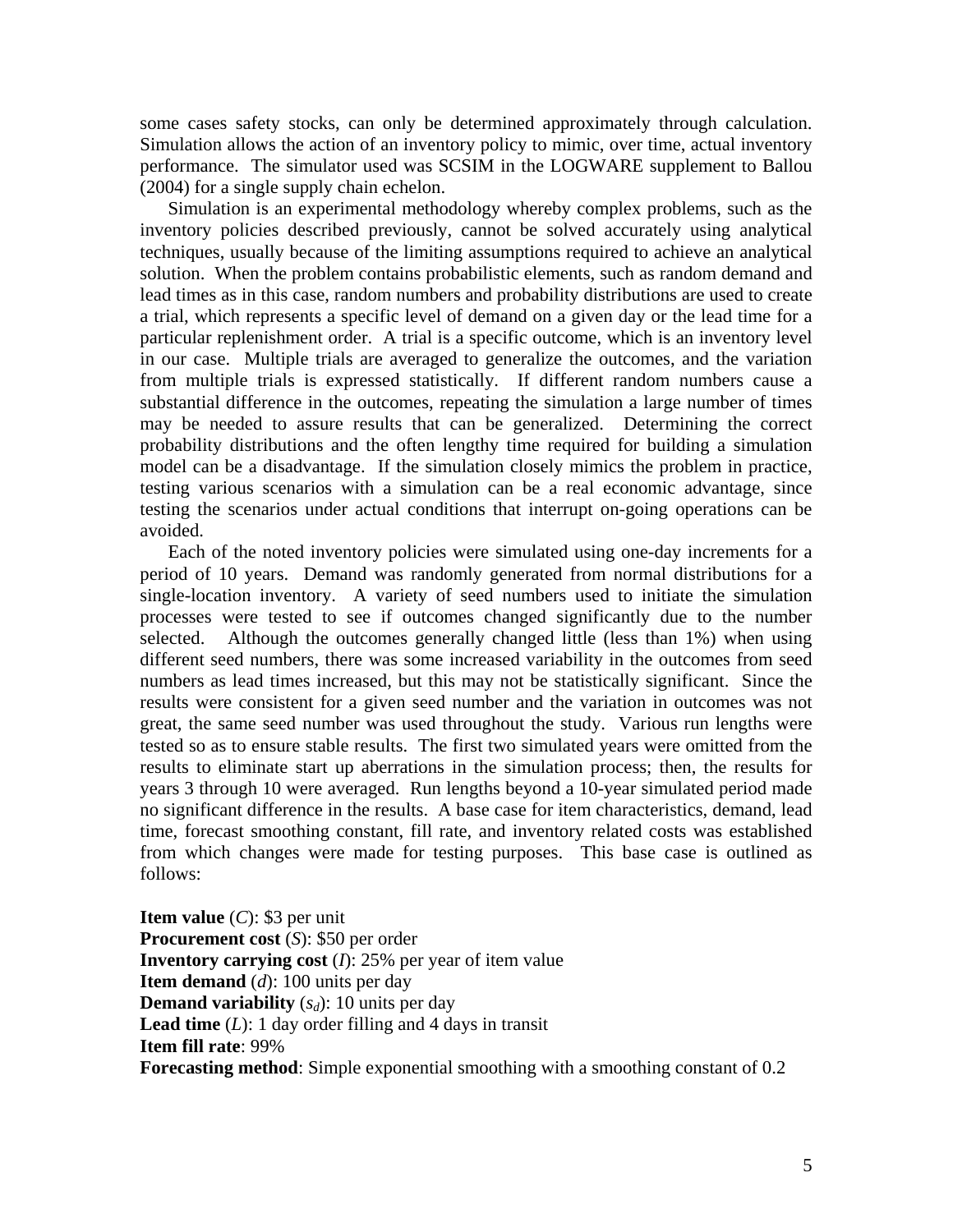This base data case was the author's attempt to represent an inventoried item having medium to low value with a reasonable level of demand and demand variability. Other costs and factors were set at what would likely be experienced in practice. It was recognized that no single product description can be representative of all items in a variety of inventories so key factors were varied over a wide range to test many situations that might occur.

Average demand was varied from a low of 100 for the base case to high of 20,000 units per day. The forecast error ranged from zero to a coefficient of variation of 0.3, since larger values would violate the assumption of normality and the time series would be lumpy rather than perpetual. If larger forecast errors were to be experienced, a supplyto-demand policy rather than a supply-to-inventory policy would be more appropriate for lumpy demand.

Lead times were assumed to be certain in this study. It is this author's experience that, in practice, lead time variability is rarely measured when planning inventories. Experimentation shows that, along with demand variability, the effect on inventory levels is difficult to portray with a single variable. Also, theoretical formulations involving both demand and lead time uncertainty were of questionable accuracy. As a practical matter, managers will increase desired in-stock probabilities or increase average lead times for the purpose of setting inventory levels as a way of compensating for not knowing lead time variability. Thus, the lead time variability effect is accounted for when managers take such actions. For testing purposes, average lead times ranged from 2 days to 800 days, or over two years.

Item value, procurement cost, inventory carrying cost, exponential smoothing forecast method with a smoothing constant of 0.2 [a typical range is 0.05 to 0.3 according to Flowers (1982)] were set at nominal values, although items values were varied up to \$10 per unit for validation checking purposes. Testing variations in their values is not needed since they don't affect the shape of the turnover curve, although the forecasting method can affect the degree of uncertainty in an inventory planning problem. However, the effect is captured within demand variability and is not tested further.

Although simulation results give the average inventory level for a particular data scenario, the information is used to estimate the shape factor  $\alpha$  in the turnover curve. What is sought is a single, representative independent variable that can be used as a predictor of the shape factor. The best measure found was the coefficient of total variation  $(CV_T)$  when compared to other measures involving only demand, demand variability, or lead time.  $CV_T$  is a combined measure involving average demand, demand uncertainty, and average lead time. It is dependent on inventory policy where  $CV_T$  for the reorder point policy is

$$
CV_T = \frac{s_d \sqrt{L}}{d}
$$
 (2)

and for the periodic review and stock-to-demand policies it is

$$
CV_T = \frac{s_d \sqrt{T + L}}{d}
$$
 (3)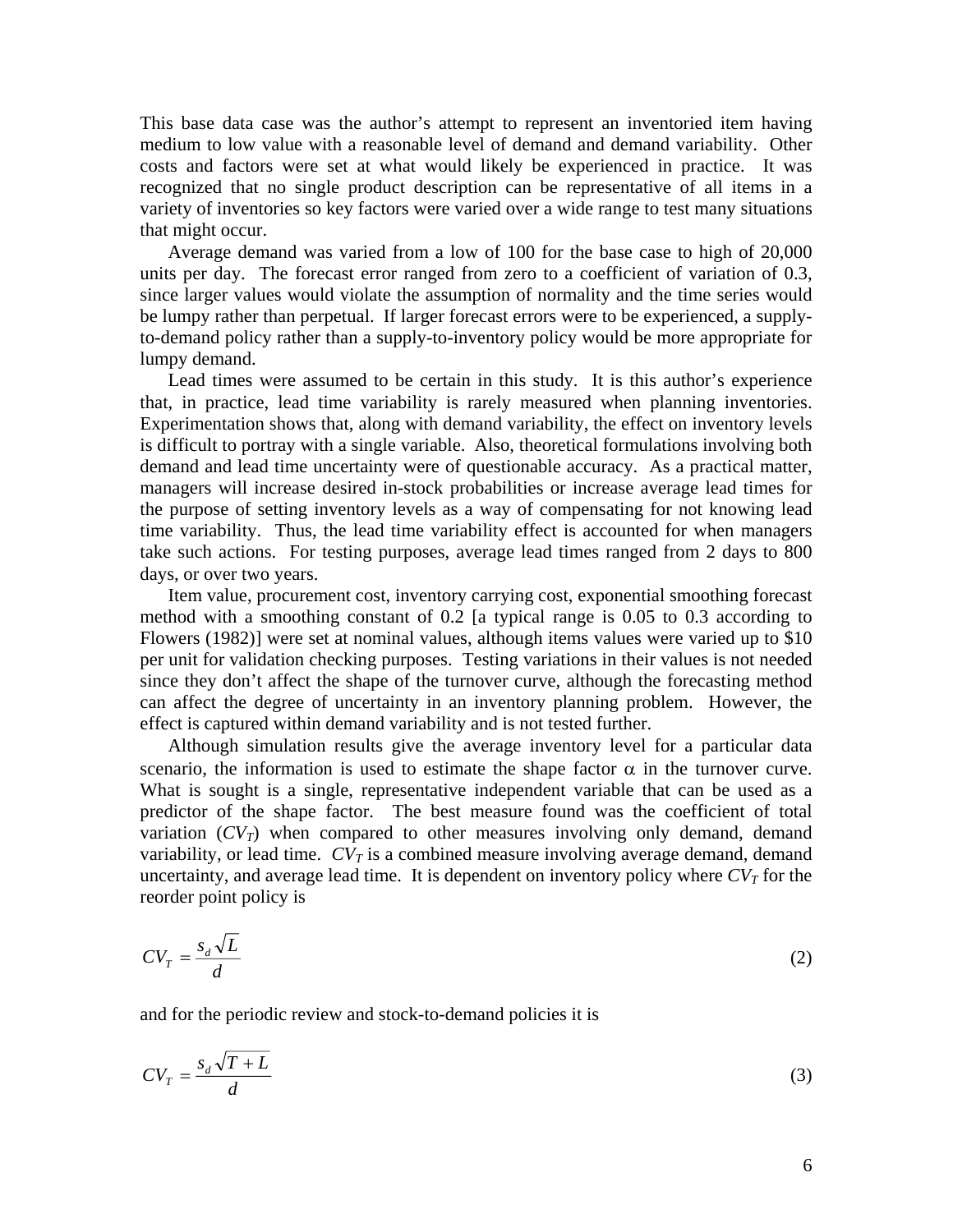$CV_T$  is computed when  $Q$  or  $T$  are optimized using the EOQ formula, otherwise, the shape factor  $\alpha$  is known to be 1; thus, a  $CV_T$  calculation is not required.

Knowing average demand, the forecast error expressed as a standard deviation, and the average lead time for an inventoried item or groups of items, the shape factor can be estimated for a particular inventory control policy.

The methodology is to run the simulation multiple times varying demand, lead times, fill rates, and other item characteristics to determine the average inventory levels. From each series of runs where demand is the primary variable, all other variables are held constant; a power function (a curve of the form  $AIL = kV^{\alpha}$ ) is fitted to the inventory level data to find the shape factor  $\alpha$ . With repeated simulation runs, curves are developed that allow the shape factor  $\alpha$  to be found for a variety of item characteristics.

#### **RESULTS**

#### **Basic effects**

The general effect of the inventory policies tested on inventory levels can be seen in Figure 1. The simulated results using the base data case show that there are economies of scale to be expected with reorder point and periodic review policies when the EOQ formula is used to find the order quantities and review times. These scale economies are not present with a stock-to-demand policy since review time parallels forecasted demand. There is certainty in both demand forecasting and lead times, which allows the performance of the different policies (as calculated from theory) to be seen as they actually might perform in practice (as simulated). Formulas that represent inventory policy are based on assumptions such as constant demand, fill rate, and the distribution of the demand-during-lead time that need not be made in the simulation; thus, a more accurate representation of reality is expected from the simulation against which theoretical results may be compared. The curves in the figure result from fitting a power function to the simulation results without the complications of demand uncertainty. It should be noted that stock-to-demand and reorder point policies mimic closely theoretical projections with their shape factors of  $\alpha = 1$  and  $\alpha = 0.5$  respectively. However, the periodic review policy has a shape factor of  $\alpha = 0.56$ , indicating fewer economies of scale and more inventory than theoretically would be projected. The expectation is that  $\alpha$ will be 0.5 and have the same inventory levels as the reorder point policy. However, the periodic review policy formulation is approximate and the simulated results reflect that fact.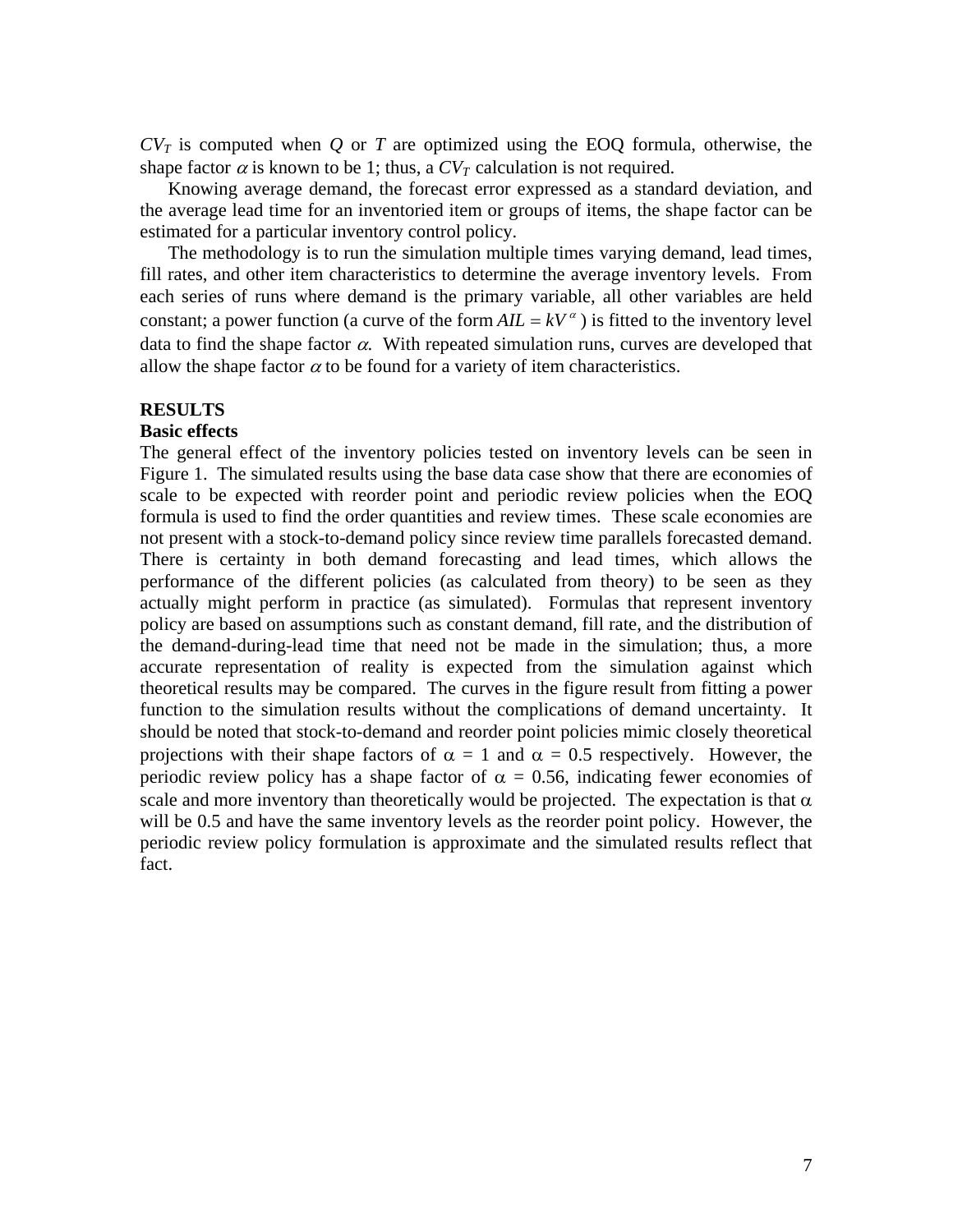

**Figure 1** Simulated Inventory Levels using Various Inventory Control Policies under Certain Demand with Constant Lead Time

Although not specifically shown in a graph, when demand is held constant while lead times are varied, inventory levels increase but at a decreasing rate with increases in lead time. This is true for both reorder point and periodic review policies whose order quantities are determined through EOQ calculation. The economies of scale are not seen for the stock-to-demand policy where safety stock is determined from demand levels and not lead times. This is also true when the reorder point and periodic review policies are fixed. In the stock-to-demand case, inventory levels are accurately predicted from the theoretical formulations in the appendix.

Demand uncertainty, as represented by the coefficient of variation of demand *CVD*, has a significant effect on the inventory levels as demand changes for an item, as illustrated in Figure 2 for a reorder point policy and a fill rate (*FR*) of 99 percent. Greater demand uncertainty or poorer forecasting has the effect of flattening the curve, thus resulting in fewer scale economies with increasing throughput. The same phenomenon holds for the periodic review policy, except that there is slightly more inventory held under this policy than with the reorder point policy, as can be seen in Figure 3. Stock-todemand, reorder point with a specified order quantity, and periodic review with a specified order interval are polices that show inventory levels to be proportional to demand levels, regardless of the degree of uncertainty. The increased linearity of the inventory turnover curve with greater demand uncertainty is a result of safety stock becoming a higher proportion of total stock (regular plus safety) for a known lead time and a given fill rate.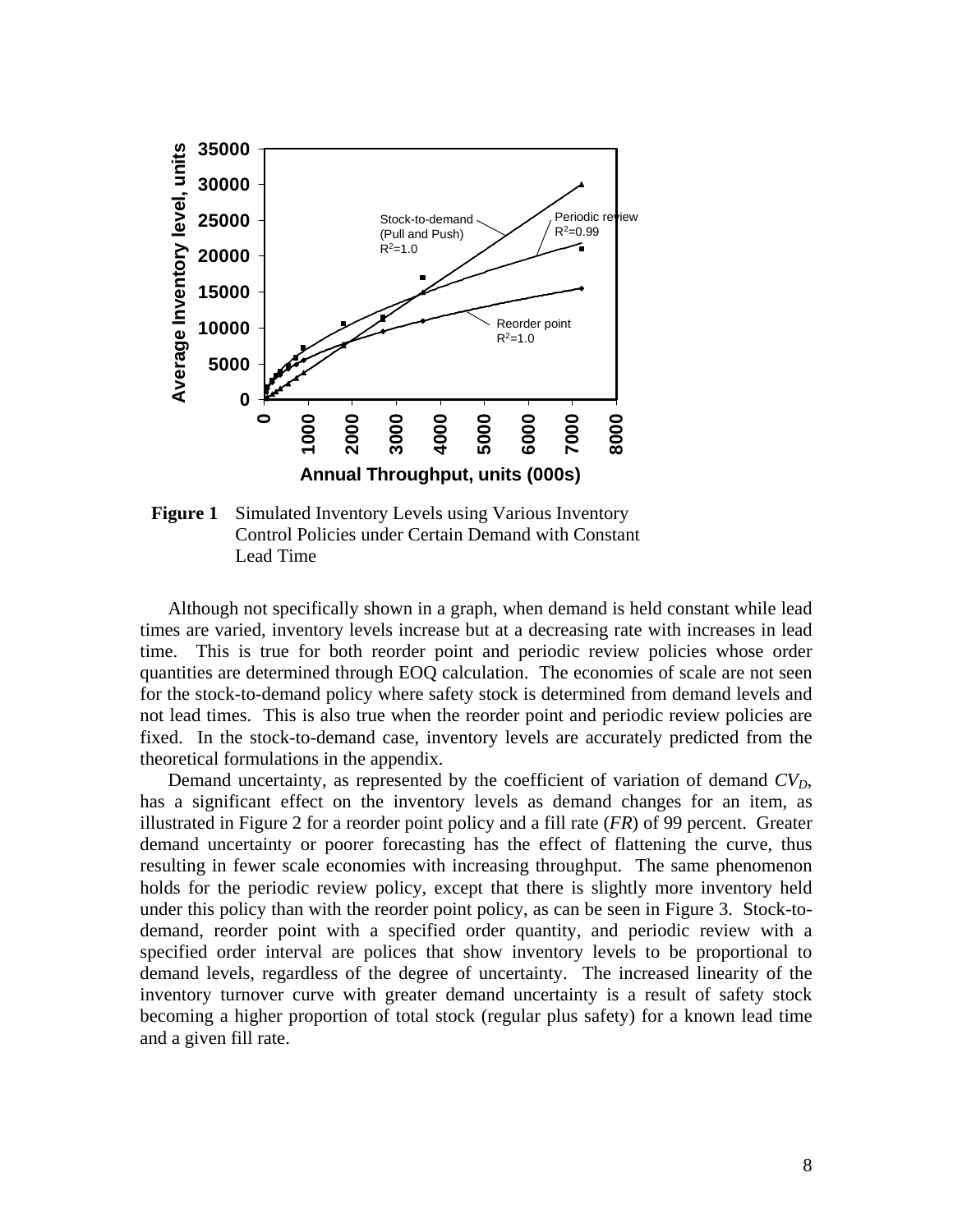

**Figure 2** Simulated Results for a Reorder Point Policy under Various Levels of Demand Uncertainty and *FR* = 99%



**Figure 3** Simulated Results for a Periodic Review Policy under Various Levels of Demand Uncertainty and *FR* = 99%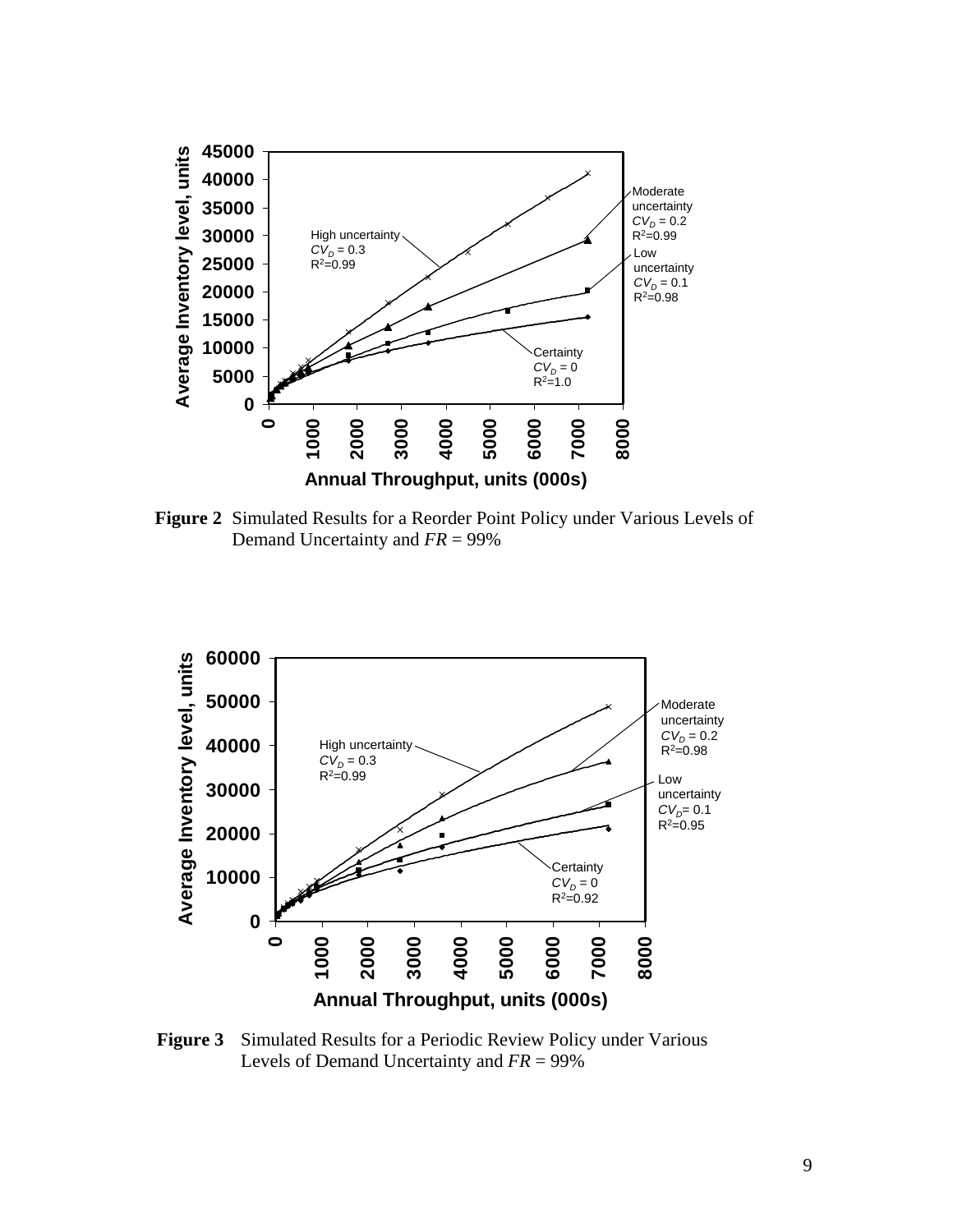The effect of changes in lead time can be seen when the average demand level is held constant but with a  $CV<sub>D</sub> = 0.3$  and lead times that range from 2 to 800 days. Table 1 shows the simulated and calculated results for a daily demand level of 100 units and a demand standard deviation of 30 units for both ROP and PR policies. Whether the inventory levels are simulated or calculated from theoretical formulas, the estimates are similar. The STD policy will show similar results as long as safety stocks are determined from a square root function of the lead time, e.g., as in Equations A4 and A8. There are economies of scale as safety stocks increase at a decreasing rate with increasing lead times. Regular (cyclical) stock remains constant. The scale effect diminishes for lower fill rates and when safety stock is tied to demand levels rather than to lead time. In all cases, calculating inventory levels is satisfactory for the purposes here.

|            | ROP at $FR = 99\%$ |                   | PR at $FR = 99\%$ |                   | STD at $FR = 99\%$ |                   |  |  |
|------------|--------------------|-------------------|-------------------|-------------------|--------------------|-------------------|--|--|
| Lead Time, |                    |                   |                   |                   |                    |                   |  |  |
| days       | <b>Simulated</b>   | <b>Calculated</b> | <b>Simulated</b>  | <b>Calculated</b> | Simulated*         | <b>Calculated</b> |  |  |
| 2          | 1,106              | 1,149             | 1,129             | 1,193             | 2,012              | $NC^*$            |  |  |
| 5          | 1,122              | 1,167             | 1,150             | 1,205             | 2,114              | NC                |  |  |
| 10         | 1,156              | 1,194             | 1,182             | 1,222             | 2,218              | NC.               |  |  |
| 15         | 1,194              | 1,217             | 1,221             | 1,241             | 2,372              | NC                |  |  |
| 30         | 1.293              | 1.277             | 1,285             | 1,287             | 2,738              | NC.               |  |  |
| 60         | 1,423              | 1,369             | 1,374             | 1,372             | 3,422              | NC                |  |  |
| 90         | 1,533              | 1,447             | 1,504             | 1,444             | 4,250              | NC.               |  |  |
| 120        | 1,657              | 1,518             | 1,603             | 1,510             | 4,648              | NC                |  |  |
| 180        | 1,725              | 1,639             | 1,661             | 1,624             | 6,030              | NC                |  |  |
| 360        | 1,889              | 1.928             | 1,957             | 1,910             | 8,423              | NC                |  |  |
| 720        | 2,360              | 2,376             | 2,324             | 2,353             | 10,682             | NC                |  |  |
| 800        | 2,420              | 2,458             | 2,358             | 2,437             | 11,009             | NC.               |  |  |

**Table 1** Simulated versus Calculated Inventory Levels for ROP, PR, and STD Policies with Variations in Lead Times

**\*** Review time set at 30 days

\*\*Not Calculated since the *m* parameter in Equation A9 is arbitrarily set by the inventory manager

#### **Determining the shape factor**

Now that the basic effects of inventory policy on inventory levels have been established, attention is directed toward developing the turnover curve for inventory estimating purposes. Recall that the turnover curve is a power function of the form  $AIL = kV^{\alpha}$ . To define a curve, two parameters  $k$  and  $\alpha$  are needed. It is possible to generalize the shape factor  $\alpha$  for a given inventory policy and then  $k$  can be determined from a specific inventory situation. Using the coefficient of total variation  $CV_T$  as defined in Equations 2 and 3 and through repeated simulations involving average demand, demand variation, and lead time, it is possible to construct the turnover curve and observe its shape factor for a particular fill rate. In Figure 4 for a ROP policy with EOQ-determined order quantities, many turnover curves were found by fitting power function curves to simulated results. The simulated results are shown for the  $FR = 99\%$  case.

Once the simulated shape factors were known for *FR*=99%, the shape factors for *FR*=99% were determined mathematically by calculating the inventory levels for various demand levels (see Equations A1 through A4 in the appendix) and fitting a power function to these results. The computed shape factors were plotted in Figure 4 and are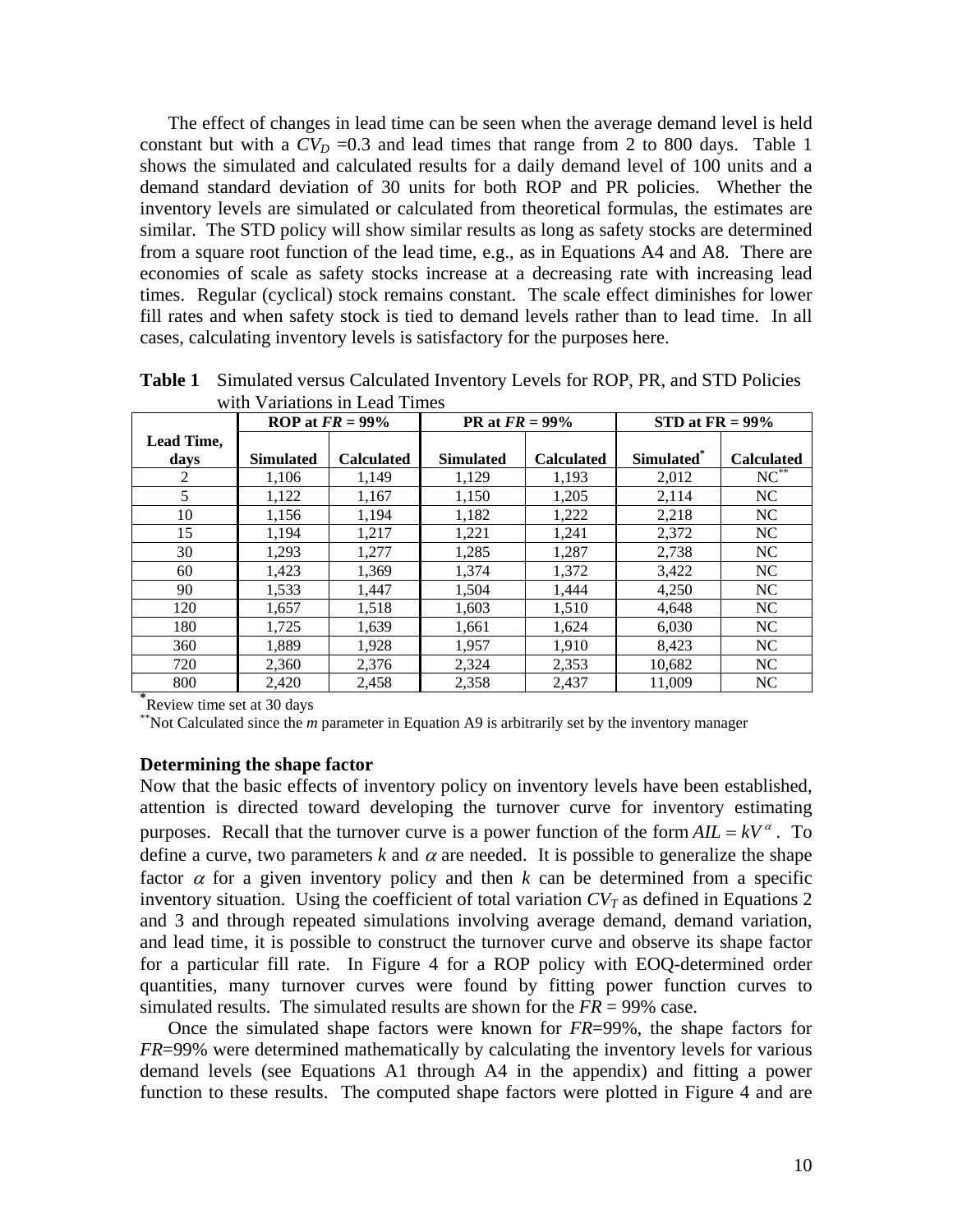shown in contrast to the simulated results. A smooth curve through the computed  $\alpha$ values showed a reasonable approximation to the simulated results. With this good correspondence between simulated and calculated results for the *FR*=99% case, similar shape factor curves confidently can be calculated for other *FR*s without the need for further simulations, which saves time-consuming simulations and allows curves for fill rates not shown to be easily approximated. The shape factor curves for selected *FR*s are shown in Figure 4.



**Figure 4** Reorder Point Policy Shape Factors for Various  $CV_T$  Fill Rates, and Optimized Order Quantity

The shape factors for a periodic review policy where the order interval is optimally computed are shown in Figure 5. The PR simulated results do not track as well with the computed results as they did for the ROP policy. On the other hand, the shape factor curve varies little over a wide fill rate range. Because the simulated results likely are more accurate than the calculated ones due to the approximations within the theoretical PR formulations (see Equations A5 through A8 in the appendix) and the marginal difference caused by variations in fill rate levels, the simulated shape factor curves represented by the bold line for *FR*=99% in Figure 5 are preferred. The second bold line for *FR*=85% is approximated by extrapolating from the position of the calculated *FR*=85% line to the calculated *FR*=99% line. Because the shape factor  $\alpha$  cannot theoretically be less than 0.5, the curves are truncated at that value for any  $CV_T$  less than about 1.7.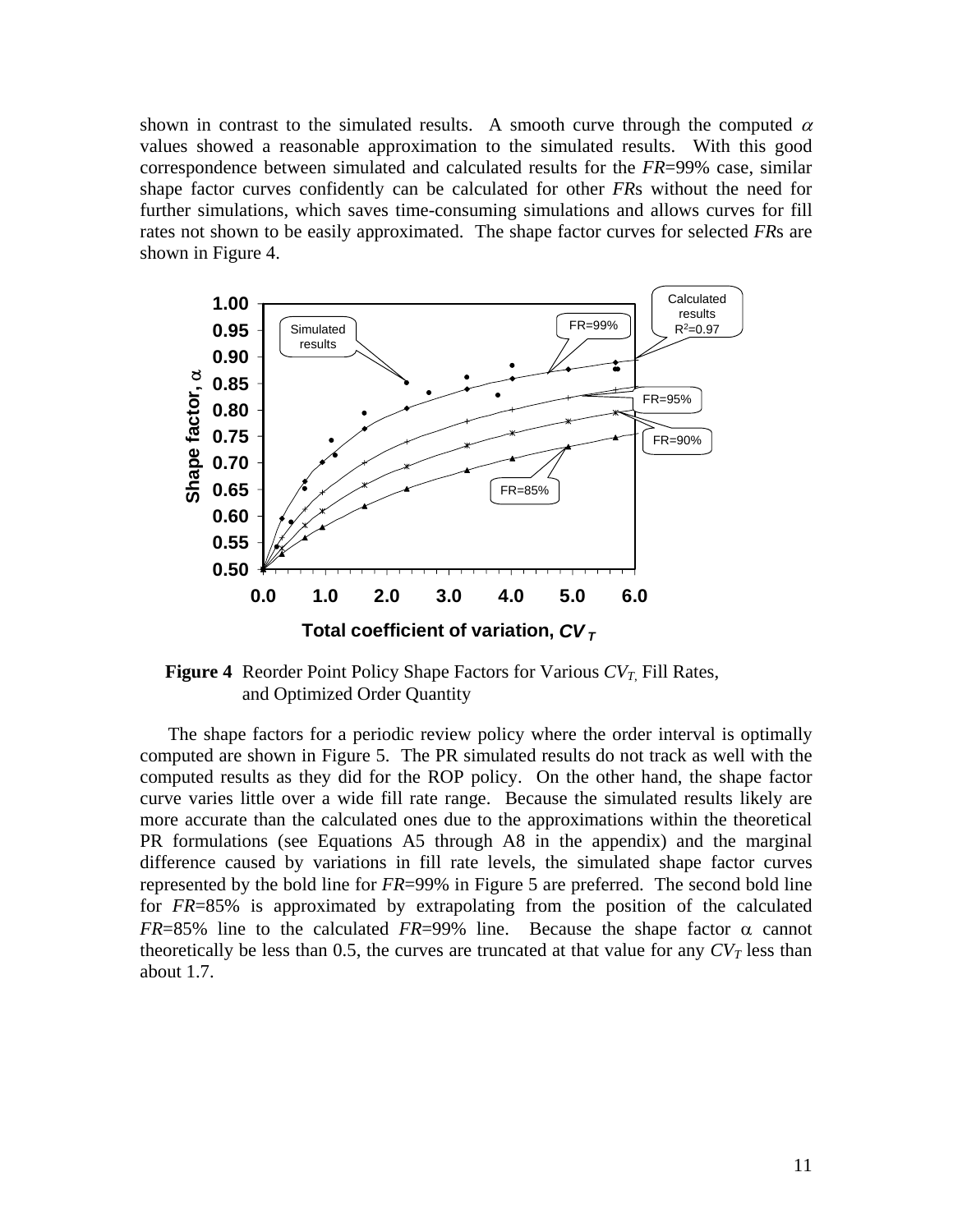

**Figure 5** Periodic Review Policy Shape Factors for Various  $CV_T$ , Fill Rates, and Optimized Review Interval

Shape factors for the stock-to-demand policies of both push and pull are known to be 1 and are therefore not plotted. That is, inventory levels directly follow demand levels. Although different fill rates will change the overall inventory level, they will not cause the shape factor to deviate from 1. When the order quantity in the ROP policy is specified to be in proportion to item demand and the order interval in the PR policy is specified, the shape factor for these policies will be 1 as well. For a given lead time, none of these policies will show inventory levels that increase at a decreasing rate with increasing demand levels.

#### **Aggregating items**

The theoretical formulations for inventory policies are for individual items. The concept of the turnover curve is to estimate inventory as a collection of items that form an item classification. Items within a classification are likely to have the same fill rate, inventory carrying cost, and order processing cost but will differ according to demand rate, demand variability, lead time, and item value. For the purposes of determining a shape factor, combining the coefficients of total variation  $CV_T$  for multiple items is appropriate. Among multiple choices, creating a combined  $CV<sub>T</sub>$  through demand weighting is simple and effective. Other choices are to combine individual shape factors, demand variances, or item characteristics, but they offered less estimating accuracy than did a demandweighted  $CV_T$ , probably because demand level, and the forecast thereof, is the primary driving force for determining inventory levels.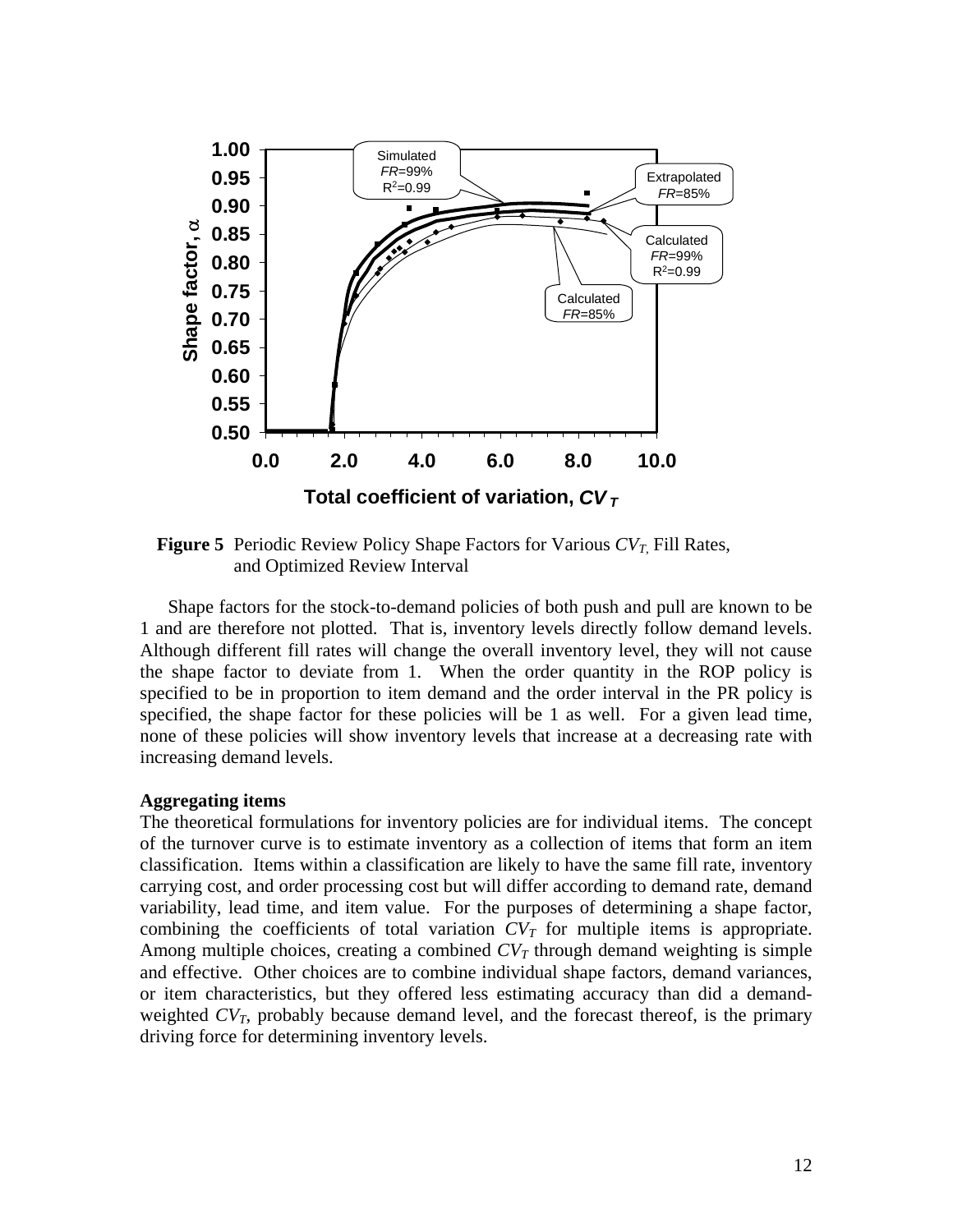#### **VALIDATION**

The accuracy of projecting inventory in the aggregate using various inventory control policies and the turnover curve needs to be established. Forty-two tests were conducted where two items having the base case characteristics had average demand levels of 100 and 200 sales units per day respectively. Five inventory policies were used: ROP with the order quantity calculated from the EOQ, ROP with the order quantity specified as a fraction of demand, PR with the order interval calculated from the EOQ, PR with a specified order interval, and STD with the order interval and the safety stock as a fraction of demand. Testing involved computing the  $CV_T$  values for each product and then determining the combined, weighted value for the two products. With this  $CV_T$ , the shape factor  $\alpha$  was found from the curves of Figure 4 or 5. For some policies, the shape factor is known to be 1 and requires no lookup from a graph. After the shape factor was determined, the *k* parameter in the turnover curve was found, given the average inventory level *AIL* for the combined products. This combined inventory level was established from the theoretical estimates for *AIL*, as given from the formulas in the appendix. After changing demand variability (10% to 30% of average demand), average lead time (60 to 120 days), fill rate (90 to 99%), and product value (\$3 to \$10 per unit), demand for the two items was decreased by 50% or increased by 100%. By comparing the inventory level from theoretical formulas with that determined from the turnover curve, an estimate of the expected deviation was projected.

Test results showed that the aggregate inventory projected from a ROP policy with a calculated *Q* will have an average difference of 8.3% with a range of 3.4% to 17%. Using the same policy but with *Q* as a fraction of demand showed no difference between the two approaches. For the PR policy with a calculated  $T$ , the average difference using the turnover curve was 9.5% with a difference range of 2.8% to 14.8%. If the *T* interval was specified, the average difference was 4.5% with a range of 1.3% to 8.5%. There was no error using a STD policy. Overall, the average expected difference was 4.6% using the turnover curve approach to aggregate inventory estimation rather than summing the inventory levels as determined through theoretical calculation.

#### **USING THE RESULTS**

The use of the results is now illustrated in two ways: estimating the inventory level changes as the number of stocking points is changed and estimating the effect of an inventory control policy change. Additional uses of the turnover curve include comparing theoretical control policy results with current inventory performance, approximating inventory levels where there currently is no inventory, developing an inventory estimating relationship when only one inventory point exists, and projecting inventory level changes as critical factors such as demand, lead time, and fill rate are changed.

#### **Inventory split between two locations**

In a practical situation, many items make up inventory. First, the items are to be separated into a class where the fill rate is the same, such as *A* items, *B* items, or *C* items, if a classification scheme is used. Second, because many items typically will be in a class, the items will be sampled to be representative of all items in the class. For illustrative purposes, three items are used that are assumed to represent 90% of the items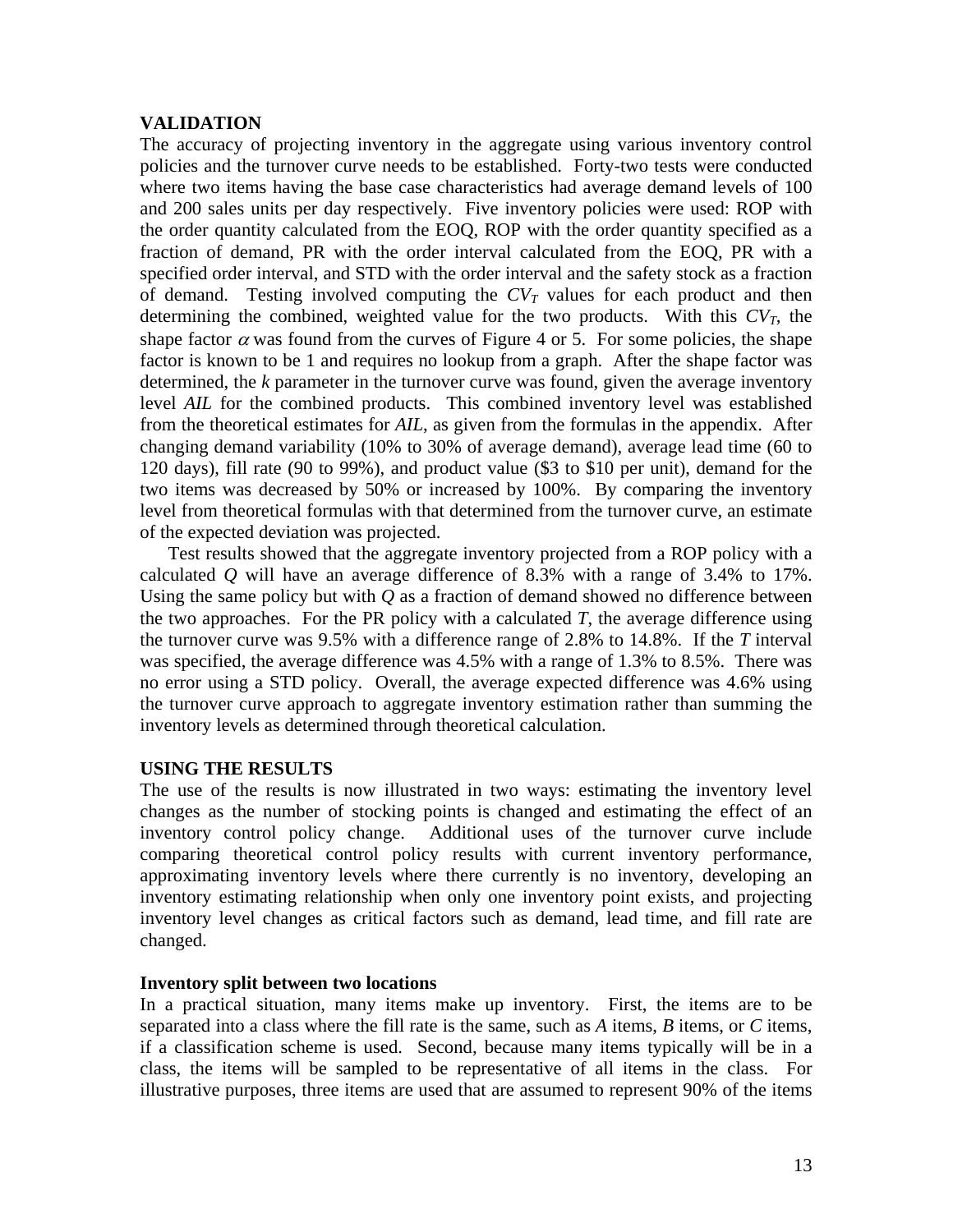having a fill rate of 95% (the *B* items). The three items have the characteristics shown in Table 2. The control policy is ROP with EOQ-determined order quantities.

The inventory is to be divided between two locations, where 60% of the demand is allocated to one location and 40% to the other. How much inventory can be expected in the two locations versus one? This kind of question might be the raised when designing a supply chain network.

**Table 2** Item Characteristics and Inventory Levels for Three Items Sampled from the *B*-Class Items in an Inventory with a 95% Fill Rate

| <b>Product characteristics</b>             | Item 1 | Item 2 | Item 3 | <b>Total</b> |
|--------------------------------------------|--------|--------|--------|--------------|
| Daily demand, d                            | 100    | 50     | 200    | 350          |
| Demand std. dev., $s_d$                    | 30     |        | 40     |              |
| Lead time in days, $L$                     | 30     | 15     | 30     |              |
| Item value in $\frac{2}{\pi}$ lines.       | 3      | 10     |        |              |
| Order processing cost in $\gamma$ order, S | 50     | 50     | 50     |              |
| Inventory carrying cost in %/yr., $I$      | 25     | 25     | 25     | 25           |
| Average inventory level in units, AIL      | 2,900  | 1,075  | 5,800  | 9,775        |
| Average inventory level in \$, AIL         | 8,700  | 10,750 | 29,000 | 48,450       |

A coefficient of total variation  $CV_T$  is computed for each sampled item according to Equation 2. Hence,

$$
CV_{T_1} = \frac{30\sqrt{30}}{100} = 1.64 \qquad CV_{T_2} = \frac{5\sqrt{15}}{50} = 0.39 \qquad CV_{T_3} = \frac{40\sqrt{30}}{200} = 1.10
$$

The average  $CV_T$  for the sampled group is the weighted average, where  $CV_T$  is weighted by the average item demand. That is,

$$
CV_{T_T} = 1.64 \frac{100}{350} + 0.39 \frac{50}{350} + 1.10 \frac{200}{350} = 1.15
$$

From Figure 4 on the 95% curve, the shape factor  $\alpha = 0.65$  for  $CV_{T_T} = 1.15$ . The value of the sampled *B* items is \$48,450 (90% of total inventory) and the total value of all *B* items is \$48,450/0.9 = \$53,833 and the total demand is 350/0.9 = 389. Now, *k* in the turnover curve can be estimated as

$$
k = \frac{53,833}{389^{0.65}} = 1115.79
$$

With both  $k$  and  $\alpha$  now estimated, the inventory in two locations with a 60/40 demand split can be determined as follows:

$$
AIL_1 = 1115.79(389 \times 0.6)^{0.65} = $38,623 \quad AIL_2 = 1115.79(389 \times 0.4)^{0.65} = $29,675
$$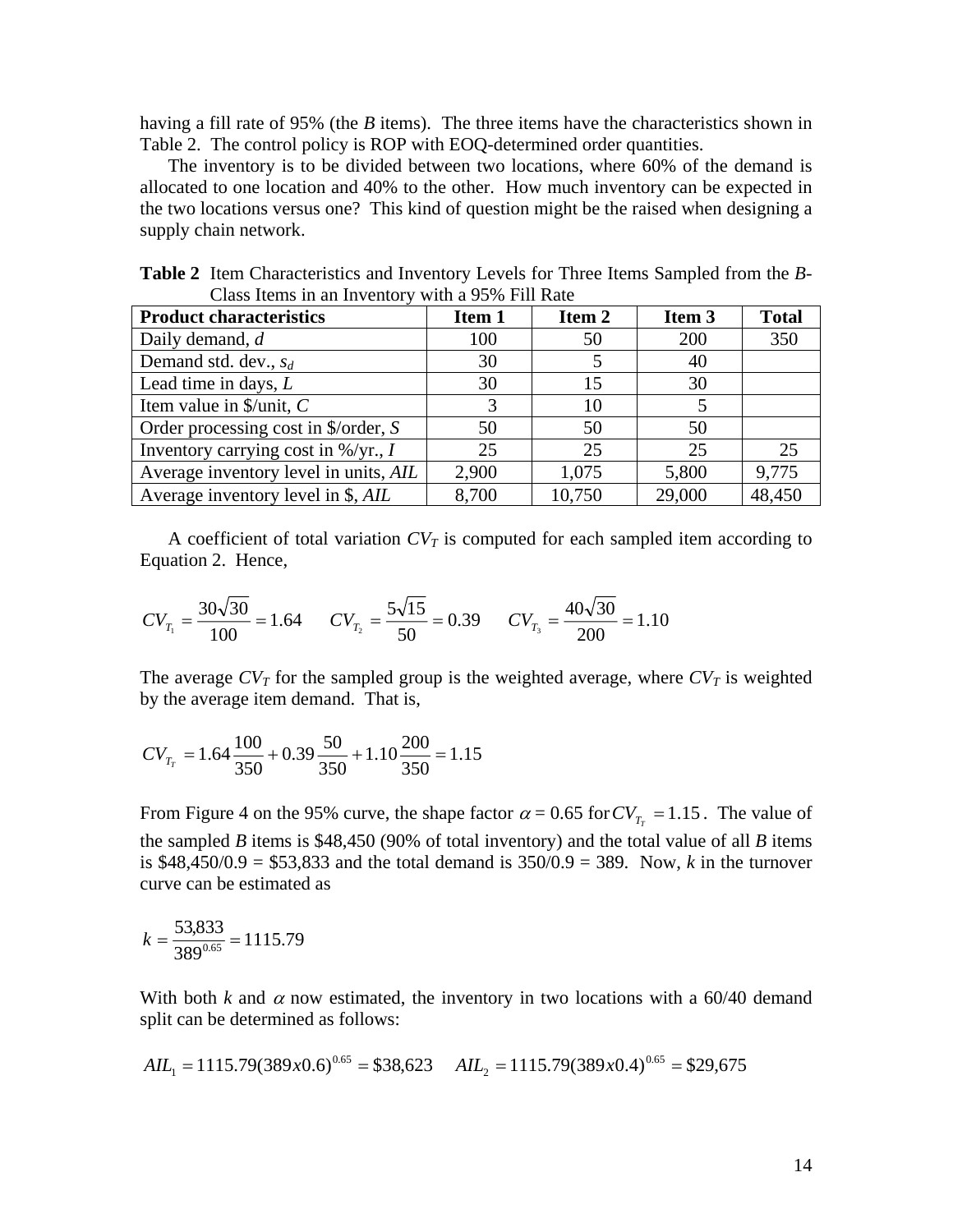The system-wide inventory is  $$38,623 + $29,675 = $68,298$ , an increase of  $$68,298 53,833 = $14,465$  in inventory investment from the one-location design. It is assumed that the lead times are the same for two locations as for one location, however, the inventory estimation is quite insensitive to this assumption. For example, a 50 percent change in the lead time causes only a 9 percent change in the system-wide average inventory level.

## **Policy change**

A firm currently has inventory at three locations and uses a STD control policy that produces the linear relationship of inventory level to annual demand as shown in Figure 6. The product characteristics are the same as those in Table 2 and three items are taken as representative of the entire *B*-class inventory and are 80 percent of total class inventory. The same item mix is stocked at all locations. Will a policy change to PR with an optimized order interval *T* perform better than the current policy?



**Figure 6** A Comparison of the Current STD Inventory Control with a Proposed PR Policy for Three Stocking Locations

The items for inventory are purchased centrally for the three locations with a sales and inventory distribution given in Table 3. Each item has a common order interval *T* and, under the revised policy, it is to be determined optimally. The optimal *T*s can be found by applying Equations A1 and A5. Hence, the *T* values for each item's total sales are calculated as follows.

$$
T_1 = \frac{\sqrt{\frac{2(350x365)(50)}{0.25(3)}}}{350} = 11.79 \t T_2 = \frac{\sqrt{\frac{2(175x365)(50)}{0.25(10)}}}{175} = 9.13 \t T_3 = \frac{\sqrt{\frac{2(700x365)(50)}{0.25(5)}}}{700} = 6.46
$$

Because for the PR policy the  $CV_T$  is dependent on *T*, a combined  $CV_T$  is computed by weighting the individual  $CV_T$  values. Applying Equation 3, the individual item  $CV_T$ values are: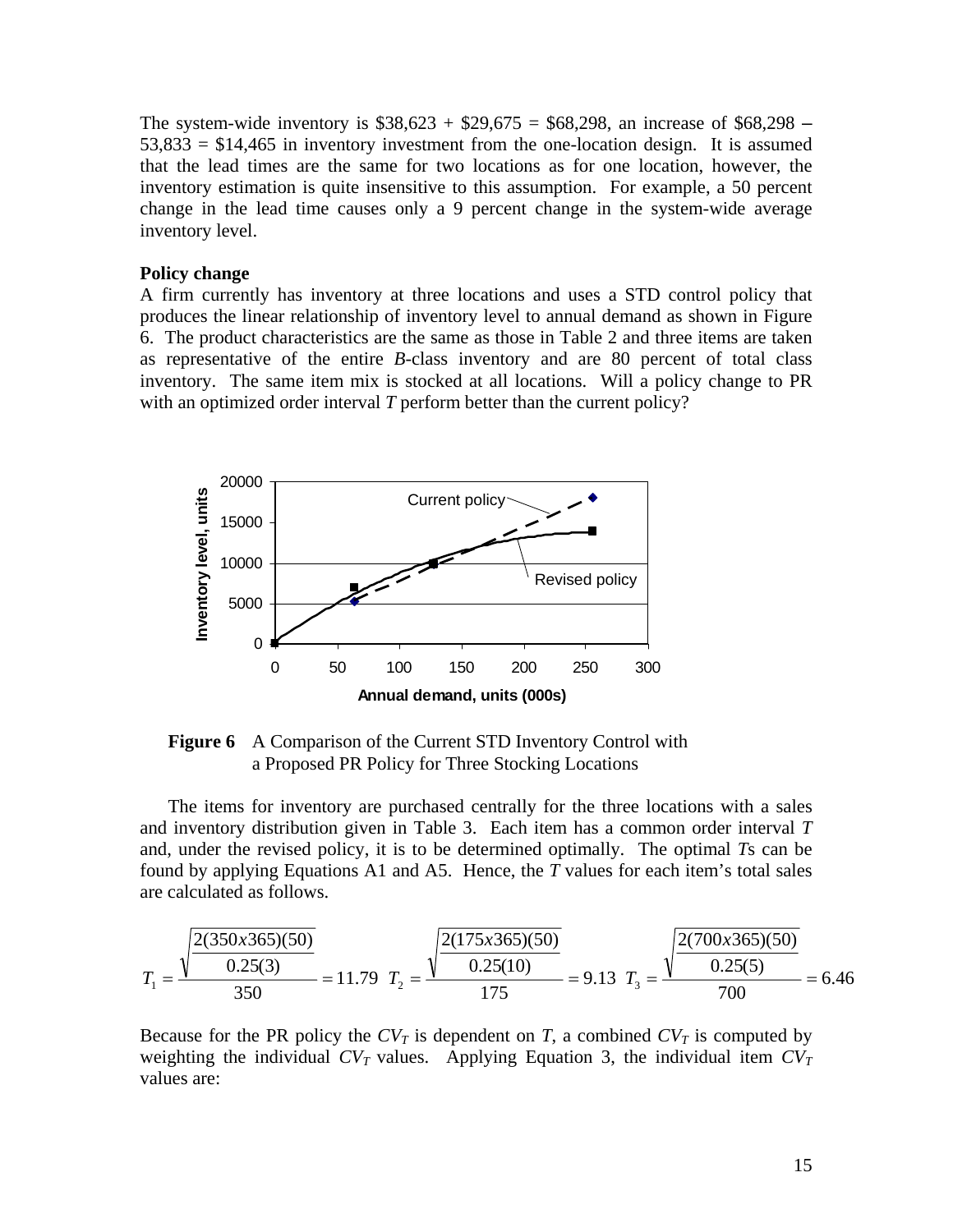$$
CV_{T_1} = \frac{105\sqrt{11.79 + 30}}{350} = 1.94 \quad CV_{T_2} = \frac{17.5\sqrt{9.13 + 15}}{175} = 0.49 \quad CV_{T_3} = \frac{140\sqrt{6.46 + 30}}{700} = 1.21
$$

The  $s_d$  for the combined sales for the three locations is the same coefficient of variation  $(s_d/d)$  as shown in Table 2. For example,  $s_d$  for item 1 is 350×(30/100) = 105.

|                    |                   |                   |                   | <b>Total</b> |
|--------------------|-------------------|-------------------|-------------------|--------------|
|                    | <b>Location 1</b> | <b>Location 2</b> | <b>Location 3</b> | <b>Sales</b> |
| Item 1             | 100               | 50                | 200               | 350          |
| Item 2             | 50                | 25                | 100               | 175          |
| Item 3             | <u> 200</u>       | 100               | $\underline{400}$ |              |
| <b>Total Sales</b> | 350               | 175               | 700               | ,225         |
| Inventory          | 9,775             | 5,200             | 18,000            |              |

**Table 3** Daily Item Sales and Inventory at Three Locations in Units

Combining the  $CV_Ts$  with a sales-weighting average yields:

$$
CV_{T_T} = 1.94 \frac{350}{1225} + 0.49 \frac{175}{1225} + 1.21 \frac{700}{1225} = 1.31
$$

This value is used to find the shape factor  $\alpha$  from Figure 5, which is  $\alpha = 0.5$ . In this case, construction of the *k* factor in the turnover curve requires some judgment. Using the midpoint sales among the locations (i.e., location 1) seems reasonable. Hence,

$$
k = \frac{9775}{350^{0.5}} = 522.5
$$

with the turnover curve now expressed as  $AIL = 522.5d^{0.5}$  with  $AIL$  expressed in units. Applying the curve to the total sales for each location gives the policy comparison shown in Figure 6. The PR policy yields a net reduction of 2,464 units compared with the current policy, or  $2,464/0.80 = 3,080$  units for the total inventory. Using a sales-weighted average value of \$5.14 per unit, the reduction in inventory investment is projected to be  $3.080 \times 5.14 = $15.831$  for *B*-class items.

The application of the inventory turnover curve rests on several assumptions. First, demand is perpetual, that is, non-terminating over the planning horizon. Second, it is expected that the items in inventory that are the subject of this application are in the middle stages of their life cycles. Third, demand is expected to show a "regular" pattern whereby its variability is not great relative to its average. Fourth, demand is reasonably forecasted from historical patterns. Fifth, lead times do not vary greatly from one stocking location to another, which is probably reasonable where transportation time is not a high proportion of total replenishment cycle time. Sixth, lead times are constant although lead time variability can be accounted for by increasing the fill rate level. Seventh, demand forecasting error is approximately normally distributed. It is not expected that each of these conditions will be precisely met in every application;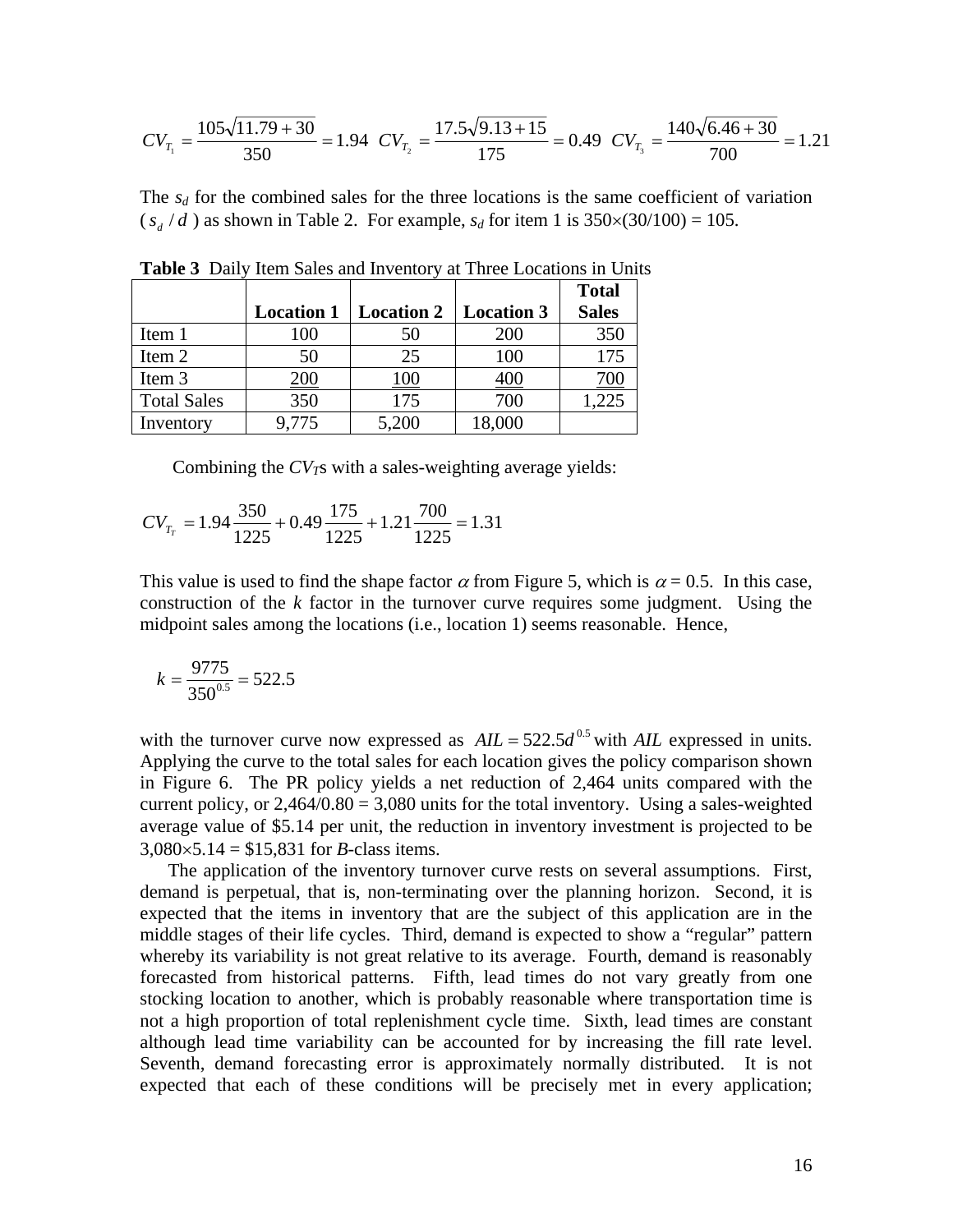however, the robustness of the methodology suggests that reasonable results can be achieved in most applications.

## **CONCLUSION**

It has been the intent of this research to develop a process whereby aggregate inventory levels can be estimated from individual product characteristics and the inventory policy that controls them. The inventory turnover curve with the form  $AIL = kV^{\alpha}$  is used as the medium in which to relate policy to inventory levels. Its major benefit is that the combined inventory levels of multiple items can be projected without the need to calculate and then sum the inventories for many individual items, which can be time consuming for many items stocked at numerous locations. Once the turnover curve is constructed, inventory levels can be projected in situations where none exist. For many top-level managers, financial control of inventory levels in the aggregate is of more interest than the control of individual items; and for strategic planning, projection of overall inventory levels is preferred to that of single items. This aggregate control, and the inventory turnover curve, is useful in the following applications:

- Planning supply chain networks
- Evaluating inventory policy change
- Comparing theoretical inventory control policy with current inventory performance
- Approximating inventory levels where there now is no inventory
- Estimating inventory levels for a range of circumstances when only one inventory point currently exists
- Projecting inventory level changes as critical factors such as demand, lead time and fill rate change

Three classes of inventory policies were examined: reorder point, periodic review, and stock-to-demand. It cannot be assumed that theoretical formulations of inventory policy would produce the inventory levels experienced in practice even when the policy was faithfully and precisely applied. At least one policy is approximate and the relationship between fill rates and inventory levels for all policies cannot be stated exactly. Therefore, the inventory policies were replicated through Monte Carlo simulation to better approximate actual inventory levels and to relate them to the inventory predicted by theory. Through this process, the shape factor  $\alpha$  in the turnover equation was estimated, which relates directly to the type of inventory policy used. Then, from known inventory levels, the *k* factor was found to complete the turnover curve formulation.

It was found that the turnover curve can be a reasonable substitute for theoretical estimation. The average difference between turnover curve estimation and theoretical calculation was 4.6% when tested under a variety of item characteristics and inventory control policies.

Future research might well center around relaxing the assumptions made in this analysis. These would include (1) treating variable lead times exactly, (2) testing nonnormality distributions for demand forecast error and lead time, (3) using forecasting methods other than exponential smoothing such as collaborative forecasting or regression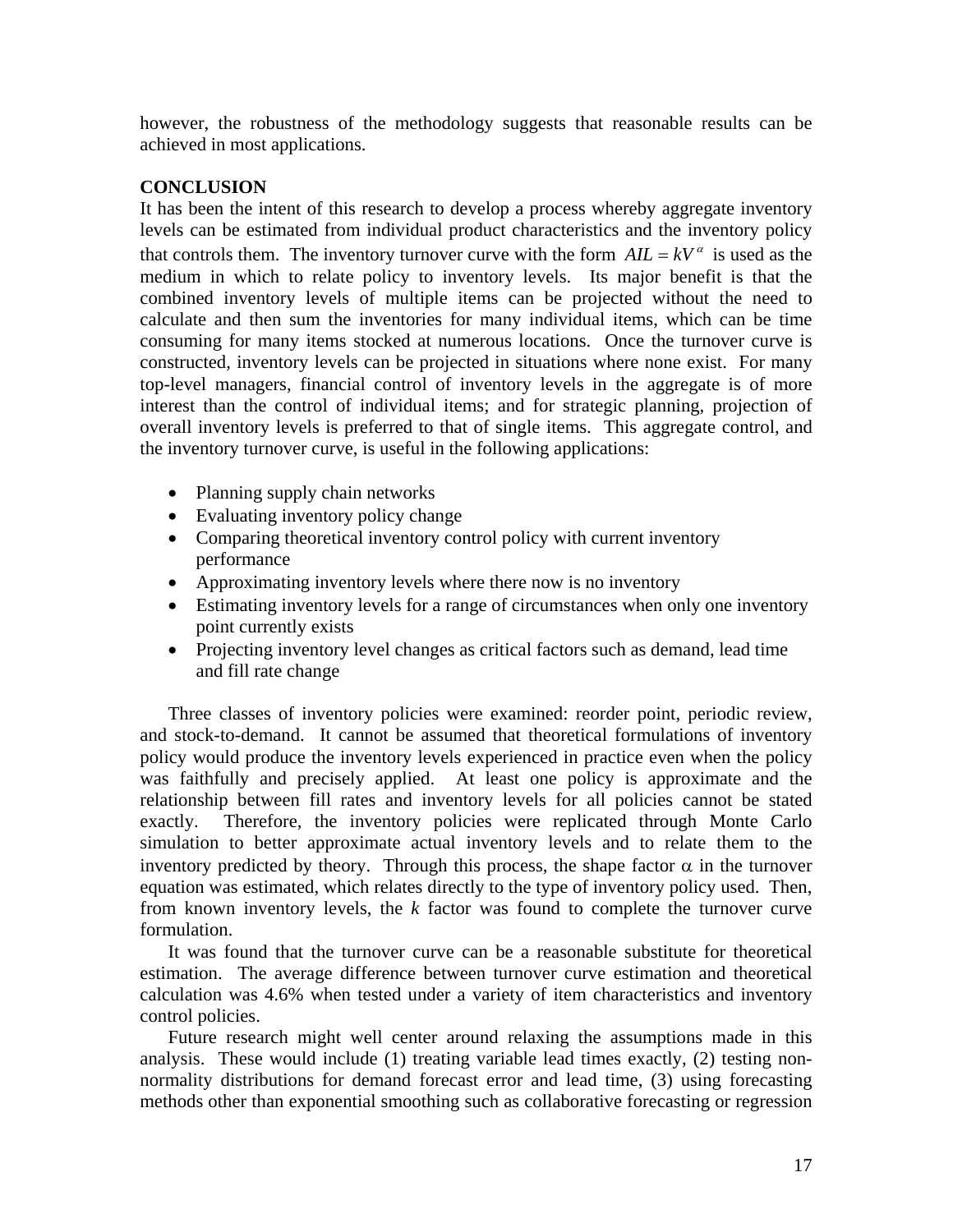analysis, (4) testing the robustness of the turnover curve when demand is not "regular" and predictable, and (5) evaluating inventory policies not contained in those identified here. Approximating the *k* coefficient in the turnover curve when no inventory exists would be particularly useful. Finally, reporting on applications of the turnover curve in a variety of situations would help to establish its accuracy and utility.

## **NOTES**

Flowers, A. Dale (1982) "Smoothing Methods for Short-Term Planning and Control," in *Handbook of Business Forecasting Techniques*, Spyros Makridakis and Steven Wheelwright, Editors (New York: John Wiley & Sons, Inc.), pp. 107-128.

Ballou, Ronald H. (2004) *Business Logistics/Supply Chain Management*, 5<sup>th</sup> edition (Upper Saddle River, NJ: Prentice-Hall), LOGWARE supplement.

Ballou, Ronald H. (1981) "Estimating and Auditing Aggregate Inventory Levels at Multiple Stocking Points," *Journal of Operations Management*, Vol. 1, No. 3, pp. 143- 153.

Ballou, Ronald H. (1984) "DISPLAN: A Multiproduct Plant/Warehouse Location Model with Nonlinear Inventory Costs," *Journal of Operations Management*, Vol. 5, No. 1, pp. 75-80.

Ballou, Ronald H. (2000) "Evaluating Inventory Management Performance Using a Turnover Curve," *International Journal of Physical Distribution and Logistics Management*, Vol. 30, No. 1, pp. 72-85.

Baumol, William J. and Philip Wolfe (1958) "A Warehouse Location Problem," *Operations Research*, Vol. 6, pp. 252-263.

Bender, Paul S. (1985) "Logistics System Design" in James F. Robeson and Robert G. House (eds.), *The Distribution Handbook* (New York: The Free Press), pp. 143-224.

Daskin, Mark S., Collette R. Coullard, and Zuo-Jun Max Shen (2002) "An Inventory-Location Model: Formulation, Solution Algorithm and Computational Results," *Annals of Operations Research*, Vol. 110, pp. 83-106.

Harris, Ford W. (1913) "How Many Parts to Make at Once," *Factory, The Magazine of Management*, Vol. 10, No. 2, pp. 135-136, 152.

Heskett, J. L. (1966), "A Missing Link in Physical Distribution System Design," *Journal of Marketing*, Vol. 30, pp. 37-41.

Ho, Peng-Kuan and Jossef Perl (1995) "Warehouse Location under Service-Sensitive Demand," *Journal of Business Logistics*, Vol. 16, No. 1, pp. 133-162.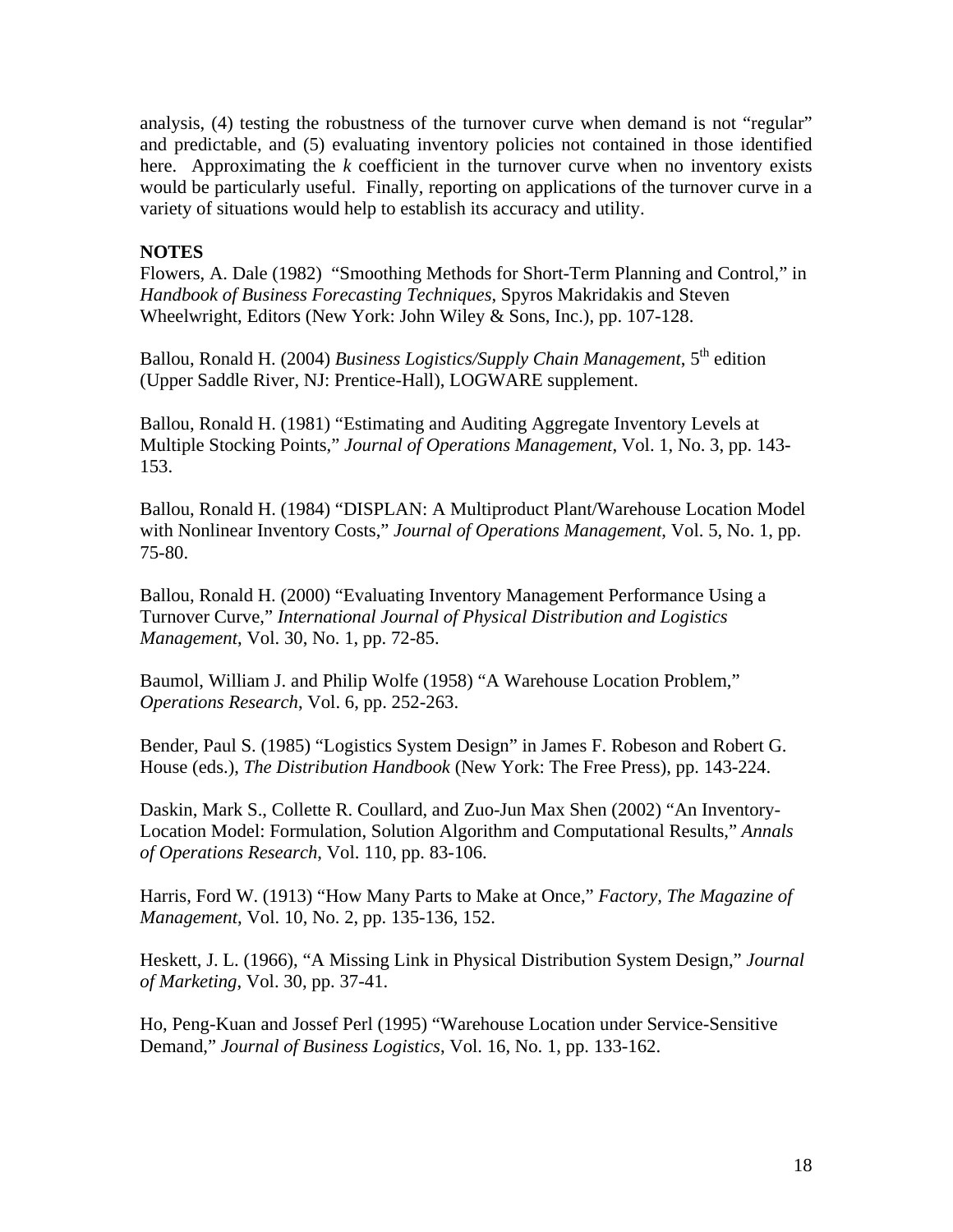Magee, John F., William C. Copacino, and Donald B. Rosenfield (1985), *Modern Logistics Management* (New York: John Wiley and Sons), pp.254-258.

Shapiro, Jeremy (2001) *Modeling the Supply Chain* (Pacific Grove, CA: Duxbury), pp. 486-490.

## **APPENDIX**

For reference, the three inventory control methods tested in this paper are given below. They all assume that item demand is perpetual and is estimated through forecasting, forecast error is normally distributed, and lead time is constant. Demand is filled from a single site. Inventory replenishment quantities are determined at the time a replenishment order is needed and is filled from a single source.

## **Reorder point method (ROP)**

Under the reorder point method, inventory levels are controlled through the size of the replenishment order and the timing of the order. The replenishment order size is determined from the economic order quantity (*Q*), or

$$
Q = \sqrt{\frac{2DS}{IC}}
$$
 (A1)

where

 $Q =$  the economic order size, units

 $D =$  forecasted item average annual demand, units

 $S =$  order procurement cost,  $\oint$  per order

 $I =$  inventory carrying cost, annual percent of item value

 $C =$  item value in inventory, \$ per unit

The order *Q* is placed when the inventory level falls to the reorder point quantity (*ROP*). *ROP* is

$$
ROP = d(L) + z(s_d)
$$
\n(A2)

where:

- $d =$  forecasted item daily demand, units
- $L =$  average lead time, days
- $z =$  number of standard deviations on distribution of demand during lead time for a particular in-stock probability

 $s_d$  = standard deviation of the normally distributed forecast error, units

 $s_d$  = standard deviation of the demand during lead time distribution, or  $s_d = s_d \sqrt{L}$ 

The *z* value for a given item fill rate (*FR*) is found through the unit normal loss integral  $E_{(z)}$  where

$$
E_{(z)} = \frac{(1 - FR)Q}{s_d}
$$
 (A3)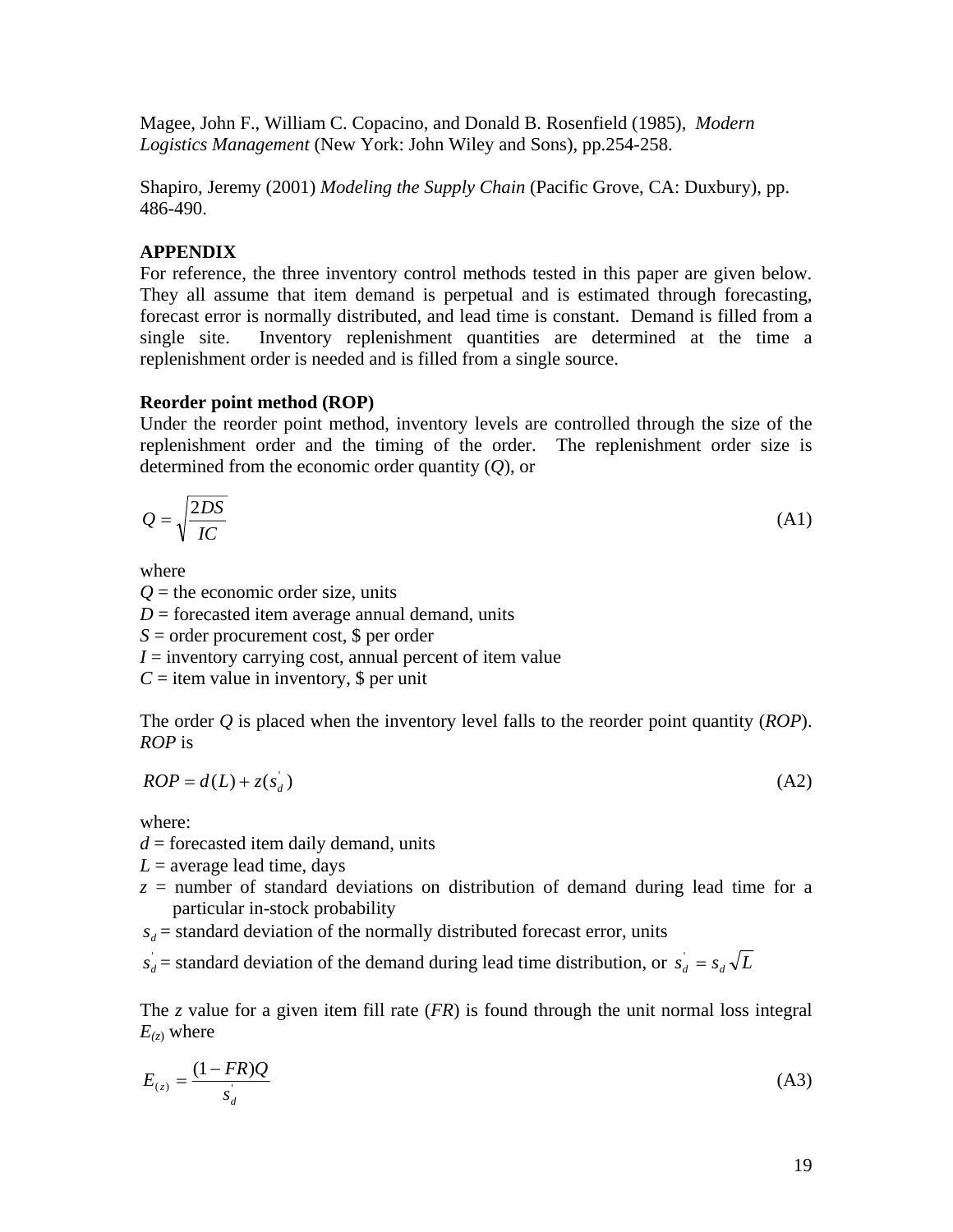and *z* is found from tabled  $E_{(z)}$  values [see Ballou (2004), pp. 763-765]. The item fill rate is the fraction of demand filled on first request.

The average inventory level (*AIL*) is computed as

$$
AIL = \frac{Q}{2} + zs_d^{\dagger} \tag{A4}
$$

Alternately, *Q* and *ROP* may be specified rather than computed.

#### **Periodic review method (PR)**

The periodic review method is similar to the reorder point method except that the replenishment quantity to order is determined as the difference between the item inventory quantity on hand and a target inventory level called *MAX*. The timing for order placement is determined from the order interval *T*. The review interval is found from

$$
T = \frac{Q}{d} \tag{A5}
$$

where *T* is in days and *Q* and *d* are previously defined. The target level *MAX* is mathematically impractical to compute exactly and is usually estimated as

$$
MAX = d(T + L) + z(s_d)
$$
\n<sup>(A6)</sup>

where  $s_d$  for periodic review is

$$
s_d = s_d \sqrt{T + L} \tag{A7}
$$

The average inventory level is computed as

$$
AIL = \frac{Td}{2} + zs_d \tag{A8}
$$

where *z* is found from Equation A3 recognizing that  $Q = T \times d$ .

Alternately, *T* and *MAX* may be specified rather than computed.

#### **Stock-to-demand method (STD)**

Stock-to-demand is an empirical approach to inventory control whereby a forecast is made at specified intervals based on such factors as convenience, requirements of multiple items in inventory, workload scheduling when orders emanate from multiple inventory locations, and supplier order-size or product lot-size minimums. Then, inventory levels are managed according to desired goals, such as a particular turnover ratio or number of days of inventory. It is usually executed in a manner similar to the periodic review method with the exception that most of the parameters of the method are set based on judgment, experience, and goals for inventory. For example, the forecasting and inventory review interval *T* might be synchronized at one month, or 4 weeks. The *MAX* level is a multiple of the forecast and is based on a target level for inventory and an increment for uncertainties in demand and the length of the lead time. If the desired peak